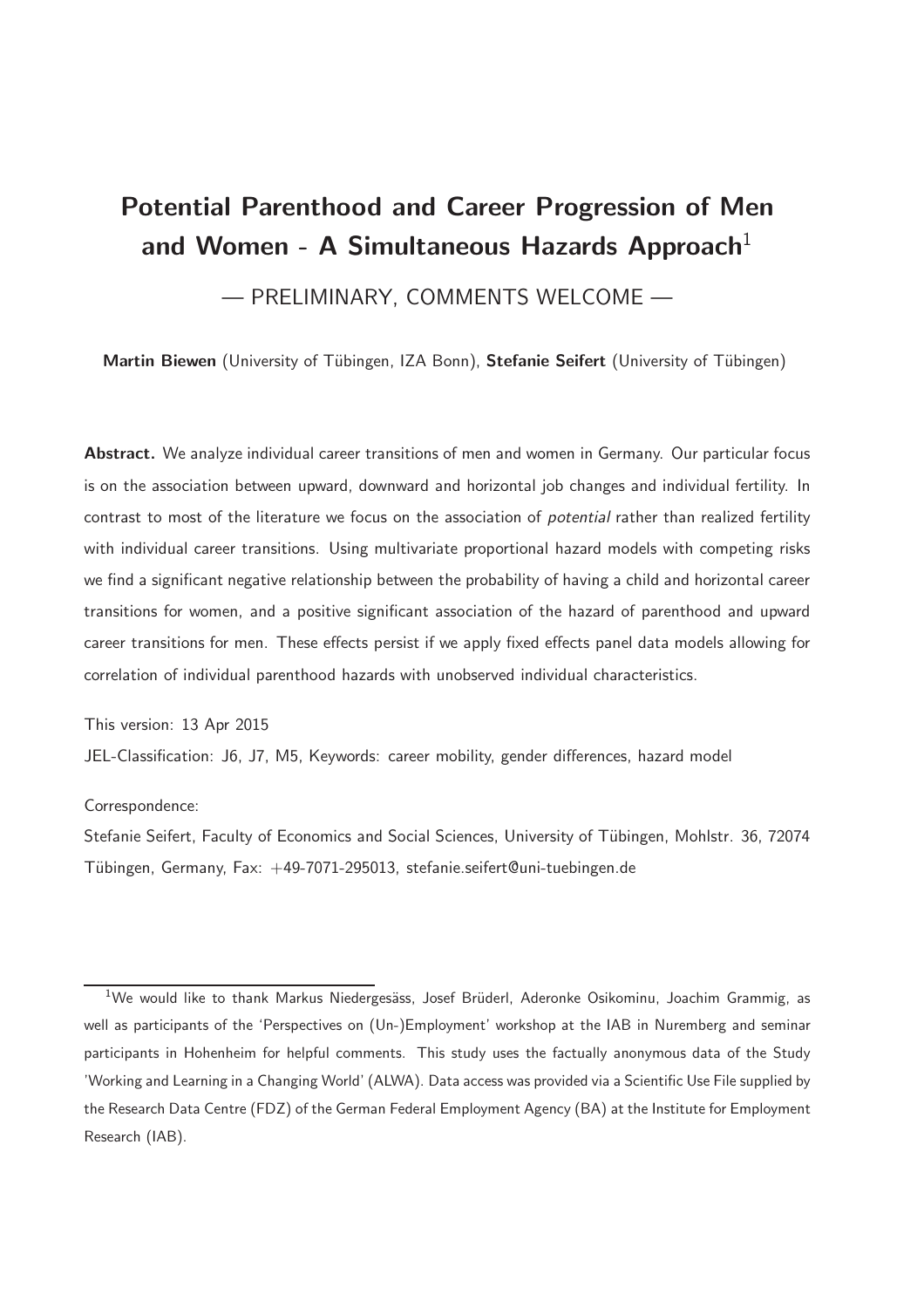## 1 Introduction

Gender differences in the labor market remain a hot topic in labor economics. Women generally earn less than men, their wage mobility is lower and they are underrepresented in top management positions (Blau/Kahn, 2000, Weichselbaumer/Winter-Ebmer, 2005, Manning/Swaffield, 2008, Bertrand/Hallock, 2001, Baerts et al., 2011). Some studies have found the existence of a 'glass ceiling' to women's career perspectives which excludes them from high-earnings and high-status positions (Albrecht et al., 2003, Arulampalam et al., 2007). Career progression is linked to wage growth, status and job satisfaction. Understanding differences in career transition patterns between men and women is a starting point for identifying the factors that hamper women's career progression and may help to explain the gender gap at the upper end of the career ladder.

Fertility related aspects have been considered to be a potential main driver of gender differences in the career course. A number of studies have established a relationship between career interruptions due to child rearing and slower wage growth or even wage losses (for some recent examples, see Anderson et al., 2002, Lalive/Zweimüller, 2009, Bertrand et al., 2010, Fitzenberger et al., 2013 and Drange/Rege, 2013). While realized fertility is certainly a major candidate for explaining differences between men and women after the birth of a child, the effect of potential fertility on career transitions has received less attention. There may be different mechanisms giving rise to an effect of potential fertility on career transitions. The most obvious one is that employers could shy away from hiring or promoting women who have a high hazard of becoming a mother in the near future because they fear that these women could become unavailable for work because of child birth or that their productivity after child birth could suffer due to parenting duties (Lazear/Rosen, 1990). Such a mechanism follows the theory of statistical discrimination, i.e. employers might discriminate against women with a high observable pregnancy hazard, no matter whether a given woman will actually give birth to a child or not. There may also be voluntary effects of a high pregnancy hazard on career transitions, i.e. at a time at which a woman considers the possibility to become a mother to be high, she may choose not to make certain career transitions. Effects of potential fertility on career transitions may also exist for men. Employers might interpret indicators of a high hazard of imminent parenthood (e.g. marital status) as a positive signal indicating high productivity and career commitment or such men might voluntarily make or not make certain career transitions.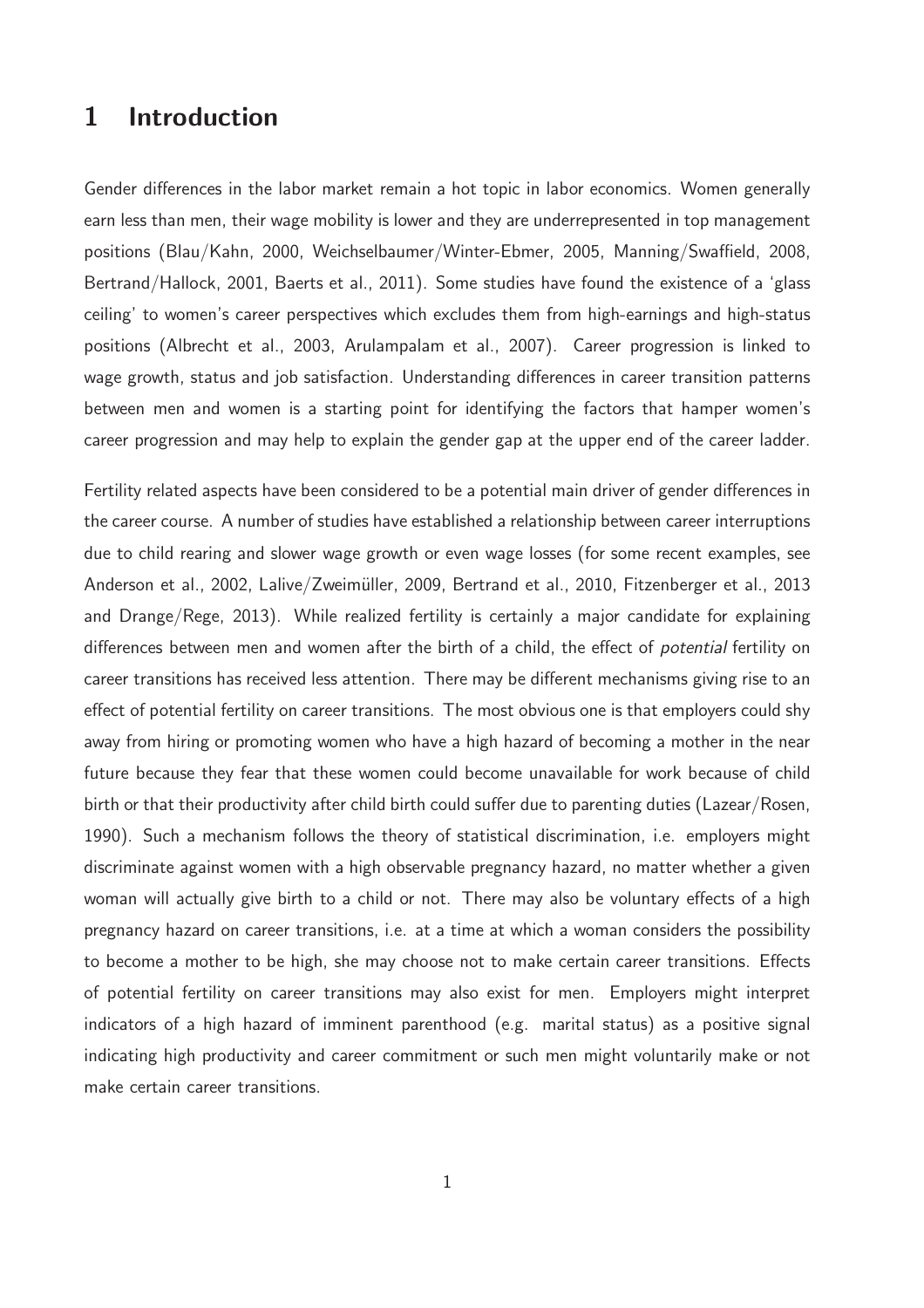The aim of this paper is to directly investigate the relationship between the hazard of becoming a parent and the propensity for directional career movements, i.e. upward, downward and horizontal career transitions. To our best knowledge, this has not been done in this form in the literature before. Measuring career status in terms of the number of subordinates directly supervised by a given person, we focus on career transitions of men and women before the birth of a first child. We do so in order to separate as completely as possible the aspect of potential fertility from that of realized fertility. The more general research question of our study is the comparative analysis of directional career transitions for men and women. We pursue this research question in the framework of simultaneous hazards (Lillard, 1993), i.e. the hazards of directional career movements are modeled jointly with the individual hazard of becoming a parent, whereby the parenthood hazard directly enters the hazards of directional career movements as an explanatory variable. We also take account of a large number of potential other determinants of career transitions as well as of aspects like state dependence, duration dependence and lagged duration dependence.

This paper is structured as follows. In section 2, we review some related literature. Section 3 describes our data. In section 4 we outline our econometric framework. Section 5 presents our empirical results. The final section 6 concludes.

## 2 Related Literature

There is large literature on career development of men and women. Some studies focus on promotion, some on wage growth, while others analyze job mobility covering job-to-job movements irrespective of the rank. Summarizing results on promotions is difficult, because the term promotion covers a range of different processes depending on the data used (see Gibbons/Waldman, 1999 for a theoretical overview on the term promotion and Abele et al., 2011 on career success). Many studies using survey data rely on self-reported promotions (e.g. Booth et al., 2003, Blau/DeVaro, 2007), others use employer-provided or administrative information (e.g. Pekkarinen/Vartiainen, 2006). If promotion is measured as a change in job prestige covering a job-to-job change, one needs data that have comparable scales about the hierarchical level or the job task description (see Granqvist/Persson, 2005, Pekkarinen/Vartiainen, 2006, Kunze, 2013).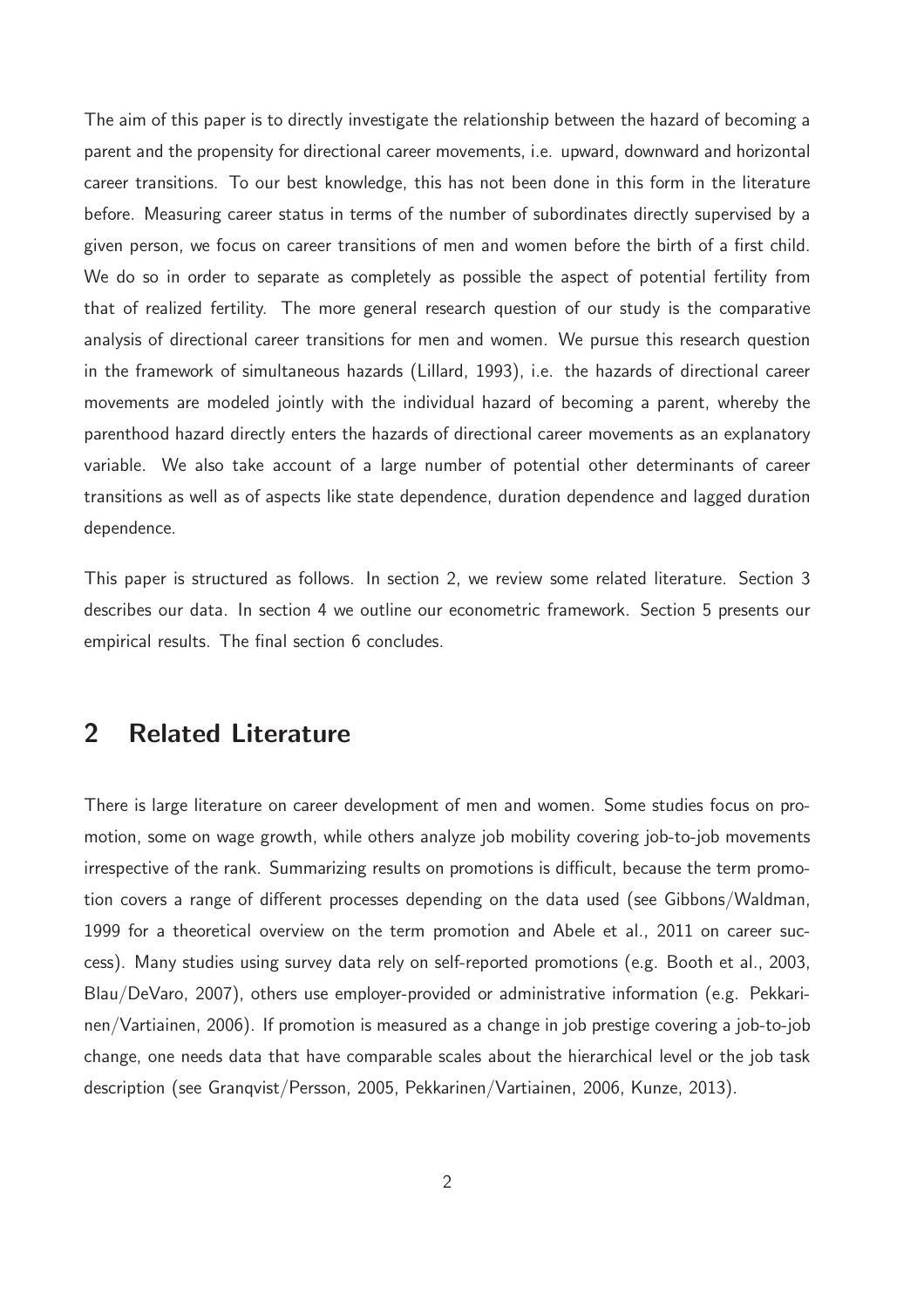An important distinction is the one between internal and external promotions (Acosta, 2010). Internal promotions happen within the employment spell at the same employer, while external promotions refer to promotions in connection with job changes. Due to data restrictions, in this paper we will only study job-to-job movements (for more details, see below). Every transition is defined as either upward, downward or as a horizontal movement. While upward movements can be interpreted as promotions, horizontal transitions come closer to what is labeled as job mobility in the literature. Promotions are often considered a main driver of wage growth (e.g. McCue, 1996). However, job mobility is theoretically and empirically also found to be closely connected to wage growth. According to the 'job shopping' theory, employees benefit from early job mobility (see e.g. Johnson, 1978, Topel/Ward 1992, Schmelzer, 2012, Bagger et al., 2014). An important implication is that, in the case of employer discrimination against women, reduced early job mobility may have more long-term consequences on the likelihood of upward and horizontal transitions.

Theoretically, lower career transition probabilities for women might be due to employers' behavior in processes of promotion and hiring, described by the theory of statistical discrimination (Becker, 1957, Phelps, 1972).<sup>2</sup> According to this argument, all women face lower promotion probabilities compared to men because some women will interrupt their employment as a consequence of giving birth to a child. Following Aigner/Cain (1977) this would not necessarily result in an unwarranted discrimination of women as a group, because employers have to take account of the higher separation risk of women in their hiring and promotion decisions, leading to the situation that women who give birth later are granted a higher-than-adequate promotion probability at the expense of other women who face a lower-than-adequate promotion probability. However, in a life-cycle perspective, the women who do quit for fertility reasons later will not actually benefit from their earlier 'preferential' treatment, so that there may be a net loss for the group of women as a whole. Moreover, for many, the idea that a given individual should be 'penalized' for group characteristics or for tasks considered to be essential for the reproduction of society may seem questionable.

The central theoretical contribution in the literature modeling the consequences of higher female separation rates for job promotions is Lazear/Rosen (1990). In their model, women are assumed to have more out-of-work possibilities than men and are therefore more likely to quit in their later

<sup>&</sup>lt;sup>2</sup>For the following, see also the discussion in Winter-Ebmer/Zweimüller (1997).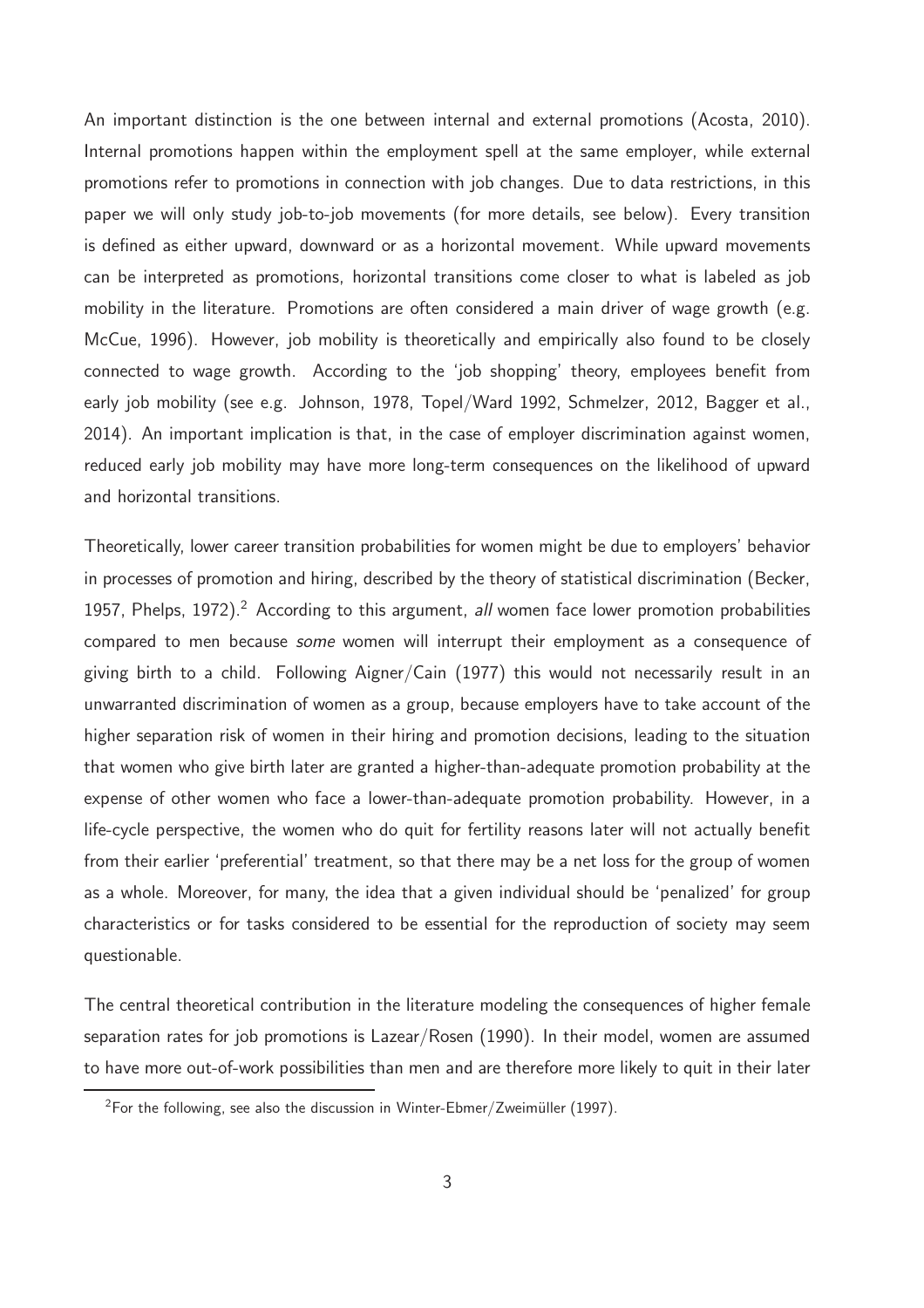employment path. Employers take this into account in their hiring and promotion decisions with the consequence that women have to be more able than men to get promoted to the next career stage. As a consequence, the final career rank and compensation is lower for women than for men, even under the assumption of an equal ability distribution for men and women.

The existing empirical literature generally shows that women are underrepresented in topmanagement and executive positions and have lower unconditional promotion rates (e.g. Cobb-Clark, 2001, Blau/DeVaro, 2007, Smith et al., 2013, Kunze/Miller, 2014). The picture becomes less clear with respect to conditional promotion probabilities. Groot/van den Brink (1996) find that women are less frequently in jobs that offer promotion possibilities, but if they are, they do not face lower promotion probabilities. The results in Blau/DeVaro (2007) suggest lower probabilities of promotion for women but no gender differences in wage growth with or without promotions. Booth et al. (2003) present a theory and empirical evidence for the 'sticky floor' hypothesis. According to their model, women are as likely as men to get promoted but they end up at the bottom of the pay scale in the new grade. Other representative examples of literature are Hersch/Viscusi (1996), Cobb-Clark (2001), Francesconi (2001) and Johnston/Lee (2012). Results on job mobility confirm the 'job shopping' hypothesis and reveal substantial gender differences. Schmelzer (2012) finds positive wage effects of direct job mobility in the early career. According to Carrillo-Tudela et al. (2014) voluntary moves tend to be upward and connected with wage gains.

Focusing in more detail on gender differences, Granqvist/Persson (2005) show that family related factors such as being married have contradictory effects on men's and women's transition probabilities to higher ranked jobs. They also find negative effects of career interruptions due to child birth on women's career mobility. The result that especially variables related to family responsibilities affect men and women in a different way is also confirmed in Kunze (2013), who finds that the probability of progressing on the career ladder is reduced through children for women but not for men. On the contrary, men with one to two children are most likely to climb the career ladder. Related to these findings, there may also be effects of partnership on career progression. The hypotheses that men benefit from being in a relationship while women's career courses are negatively affected by cohabitation are often referred to as 'marriage premium' and 'marriage penalty' respectively. The theoretical arguments are based on human capital theory but empirical evidence is mixed (Verbakel/De Graaf, 2008). Finally, Kunze/Troske (2012) exploit firm closures as a natural experiment in order to investigate gender differences in job search behavior. They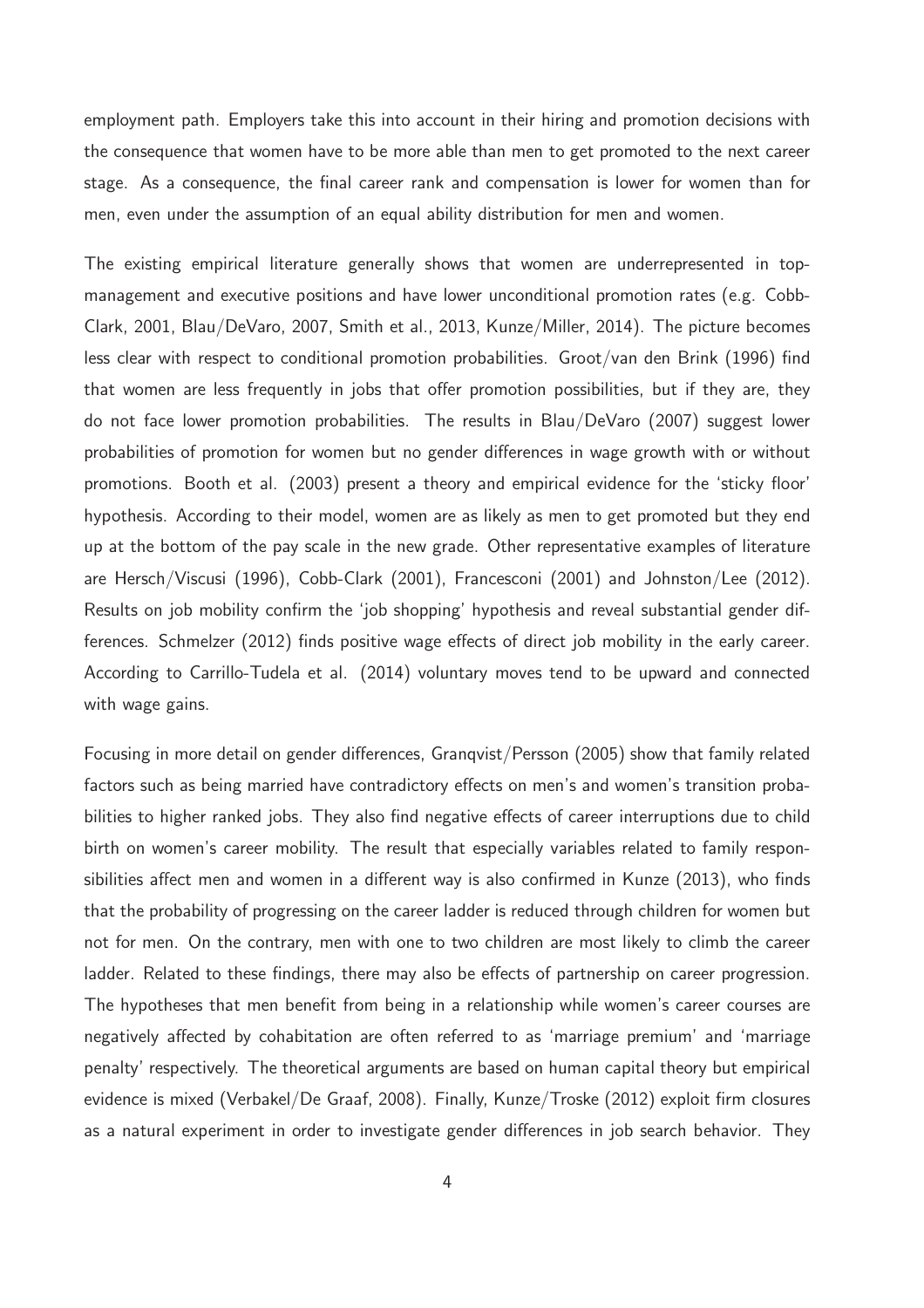find that gender differences in job search and mobility are related to fertility decisions and are apparent in prime-childbearing years.

As indicated above, most of the empirical literature focuses on the effects of realized but not on potential or future fertility on career paths. Exceptions are Francesconi (2002) and Adda et al. (2011) who present theoretical and empirical models of intertemporal career decisions and fertility behavior. Our more modest goal in this paper is to directly investigate the potential link between the contemporaneous probability of becoming a parent and the probabilities for different career movements. To our best knowledge, this has not been done in this form in the literature before. The study that comes closest to what we have in mind is Winter-Ebmer/Zweimüller (1997) who investigate the determinants of the current career rank of men and women and who include as an explanatory variable aggregate fertility indicators for women. However, Winter-Ebmer/Zweimüller (1997) do not consider transitions between ranks or potential fertility effects on mens' career outcomes, and they do not explicitly model individual fertility hazards. There are also two experimental studies based on artificial job applications whose implicit research questions resemble the one considered by us. Petit (2007) presents evidence for hiring discrimination against women aged 25 applying for high-skilled administrative jobs but no discrimination of women among single and childless applicants aged 37. Baert (2014) finds evidence for discrimination of young heterosexual women (compared to homosexual women) when applying for job vacancies. Compared to the cited articles our goal is to explicitly model the relationship between the individual hazard of becoming a mother or a father and the hazards for different career movements in a joint way using the simultaneous hazards approach introduced by Lillard  $(1993).<sup>3</sup>$  In view of the literature, our hypothesis is that the probability of upward and horizontal career transitions is negatively related to the parenthood hazard for women, while we conjecture that high contemporaneous parenthood hazards might constitute a positive career signal for men. We further expect (other) family related variables to differently affect men's and women's career transitions.

<sup>&</sup>lt;sup>3</sup>Applications of this approach are, for example, Lillard/Waite (1993), and Aassve et al. (2006) who model for married couples the hazards of conception along with the hazards of marital disruption.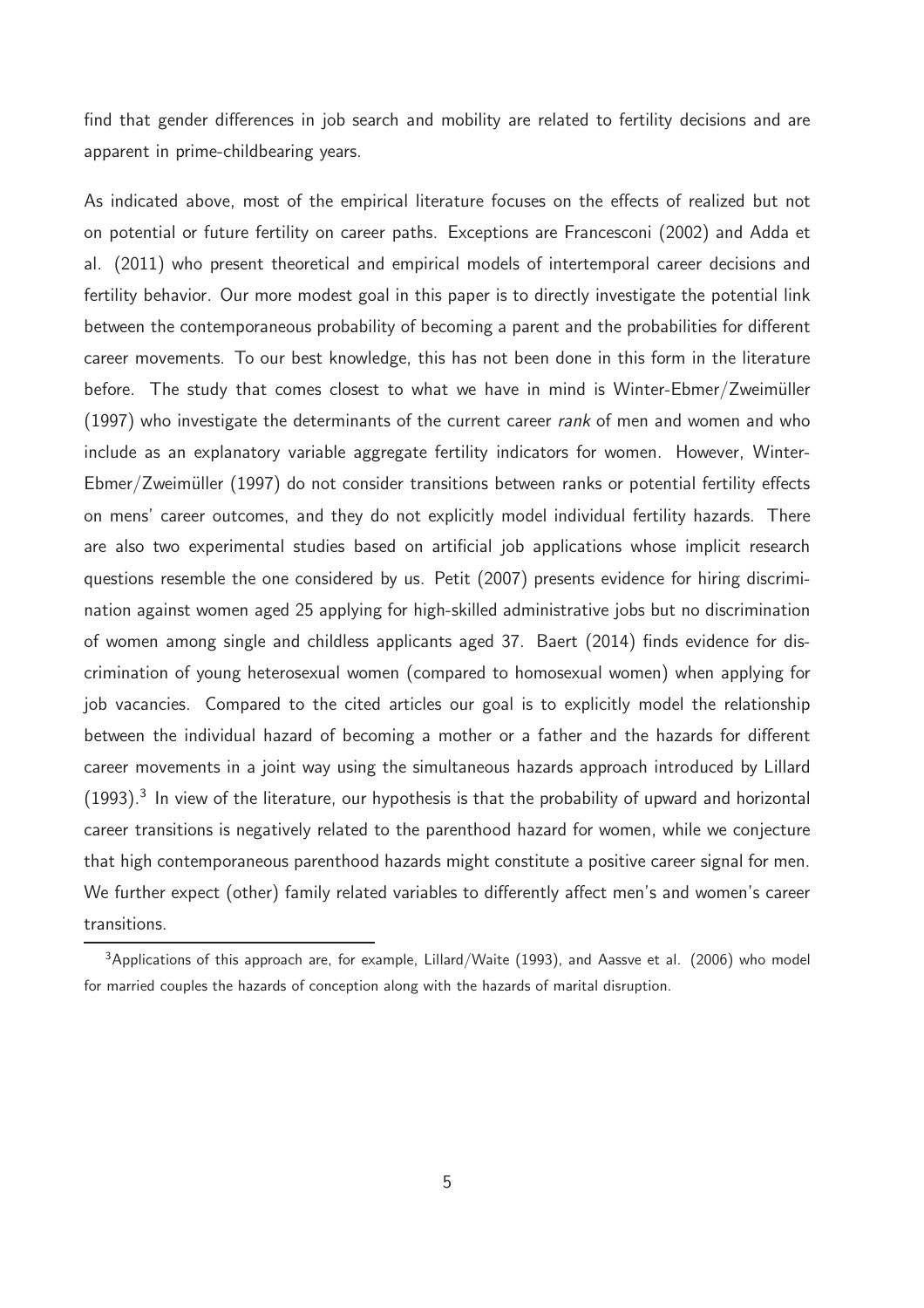## 3 Data

For our analysis, we need data that cover employment, partnership and fertility information in one data set. We use data from the 'Working and Learning in a Changing World' (ALWA) survey provided by the Institute for Employment Research (IAB) at the German Federal Employment Agency (BA) (see Kleinert et al., 2011). The ALWA data set contains the life histories of more than 10,400 individuals. Besides information on schooling and training, we have detailed monthly information on labor market behavior as well as on processes of family formation and regional mobility. The employment history is reported per episode, with a new episode defined by a change of employer, a change in the task performed or by an employment interruption such as unemployment, parental leave or military service. As a preparatory step, we first generate a complete employment history for every individual for which we adjust parallel spells by defining main and secondary employment and also resolve cases of overlapping schooling or training spells. In our final data set, every month from age fifteen onwards is uniquely identified as either an employment or a non-employment spell. In certain cases, e.g. if an employment spell is followed by a short interruptive spell of search unemployment, we extend the first spell to also include the short intermediate spell. We do this in order to avoid an employment spell to be classified as censored although, from a substantive point of view, there is a career transition to a subsequent employment spell. If an employment spell is artificially extended, we control for this and the exact reason why it is extended in our hazard model estimates. Employment spells that are followed by non-employment spells are treated as being censored.

For every employment episode we have information on the occupational task performed by a person as well as on individual and establishment characteristics. In order to classify job changes as upward, downward and horizontal transitions, we define the career level during a given job spell by the number of subordinates supervised by the person in question. A change in this number by three or more people defines an upward or a downward movement. In the case of no change or a change by no more than two subordinates, an employment transition is classified as a 'horizontal' career movement.<sup>4</sup>

We restrict our sample to the birth cohorts 1956 to 1988 and to individuals living in West Germany

<sup>4</sup>We experimented with different definitions of upward/downward movements but found this definition to be a good compromise between the substantive concept of an upward/downward transition and resulting number of transitions.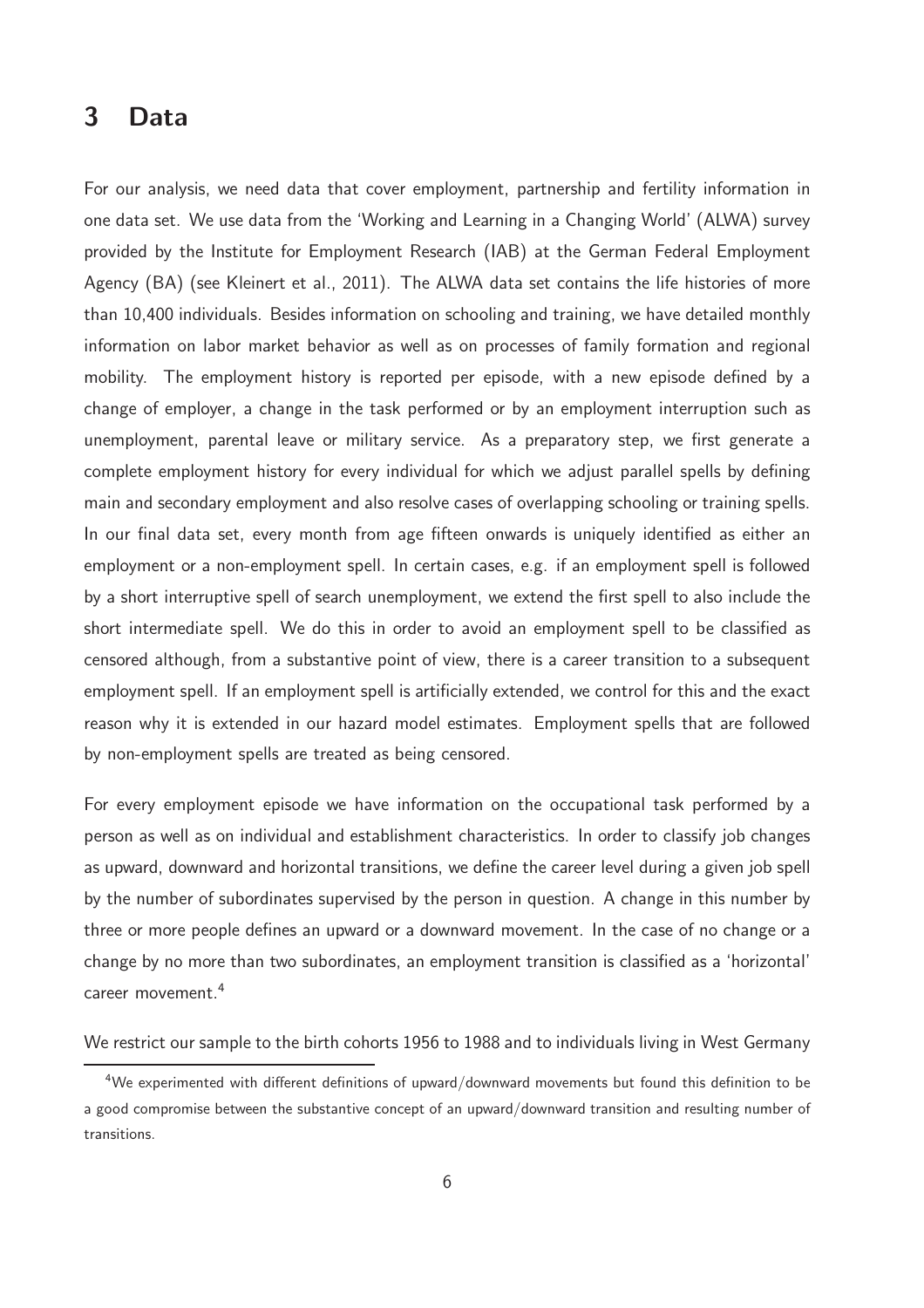or East Germany after 1990. We only consider individuals (men and women) before they become parents for the first time. We do this in order to exclusively focus on the effects of potential rather than realized fertility. Moreover, we avoid in this way difficult problems of sample selection as the group of individuals who continue to work after first births is likely to be highly selective (especially women). Our final sample includes 2,883 women and 2,734 men. We observe 2.2 career spells per individual on average. Table 1 shows descriptive statistics on the number and duration of employment spells. Descriptive statistics of all relevant variables are summarized in Table 10 in the appendix.

#### — Table 1 about here —

For the 2,883 (2,734) women (men) in our sample we observe 5,482 (6,194) job spells. 2,355 (3,041) of those end with a transition to a subsequent job episode that can be characterized as an upward, downward or horizontal transition. Censored spells are followed by an episode without employment, which could be unemployment, educational spells or other interruptions. As Table 1 reports, the censored spells are on average three times as long as spells ending in an upward or horizontal transition and twice as long as spells leading to a downward transition. This pattern is observed for both women and men. It suggests that individuals who 'climb the career ladder' do so very quickly, while those who plan to exit the labor market or to step down on the career ladder remain longer in their current position. In order to figure out whether these transitions are driven by a pattern of duration dependence or whether and which other factors influence the duration or exit route of a job spell, further variables have to be considered in a multivariate setup.

## 4 Econometric Framework

#### 4.1 Multivariate Proportional Hazard Model

Our goal is to model the pregnancy hazard – or more generally the parenthood hazard<sup>5</sup> – simultaneously with the hazard of making an upward, downward or horizontal career transition. For this

 $5$ We define the observed time of birth of a child minus nine months as the beginning of parenthood. In this way we also cover the time of pregnancy which seems to make most sense especially in the case of women.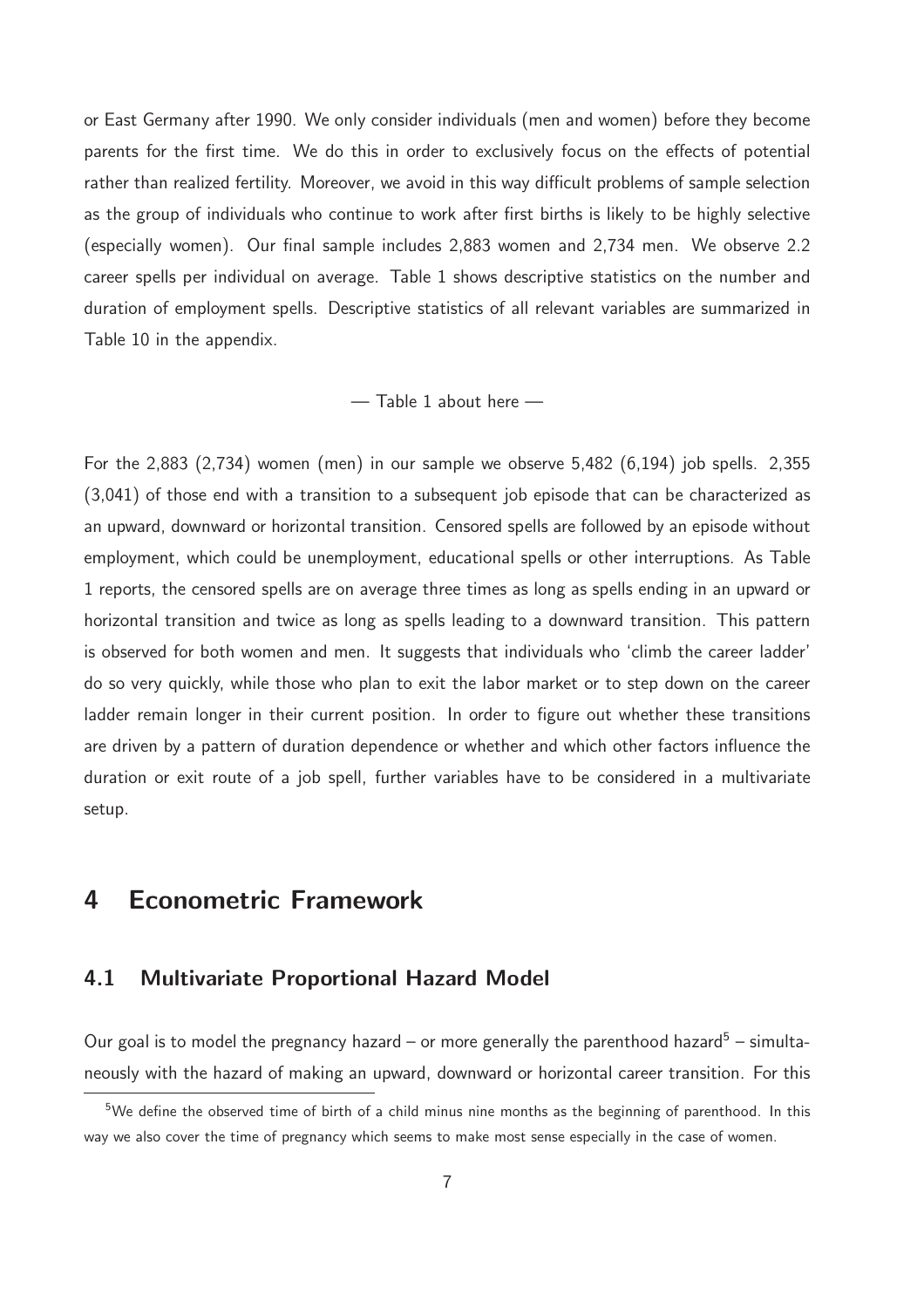purpose, we estimate a multivariate proportional hazard model with competing risks, in which the parenthood hazard enters as an explanatory variable in the hazards for making one of the three career transitions (see van den Berg, 2001, and Lillard, 1993).

Our simultaneous model looks as follows:

$$
\ln h^p(t|x_{it}) = x_{it}^p \gamma_x^p + z_{it}^p \gamma_z^p \tag{1}
$$

$$
\ln h^{u}(t|x_{it}) = x_{it}^{u}\beta^{u} + \delta^{u}\ln h^{p}(t|x_{it})
$$
\n(2)

$$
\ln h^d(t|x_{it}) = x_{it}^d \beta^d + \delta^d \ln h^p(t|x_{it}) \tag{3}
$$

$$
\ln h^{h}(t|x_{it}) = x_{it}^{h}\beta^{h} + \delta^{h}\ln h^{p}(t|x_{it}) \qquad (4)
$$

In this model,  $h^p(t|x_{it})$  denotes individual  $i$ 's hazard of starting parenthood at time  $t$  given characteristics  $x_{it}$  (which may also include past information). The variables  $(x_{it}^p, z_{it}^p)$  used to predict this hazard are assumed to be observable information available in a CV in order to mimic employers' predictions of how likely it is for a person with characteristics  $(x^p_{it}, z^p_{it})$  to start parenthood at time  $t.$  The hazards  $h^u(t|x_{it})$ ,  $h^d(t|x_{it})$ ,  $h^h(t|x_{it})$  denote the hazards of making an upward, downward or horizontal career transition at time  $t$  given explanatory variables  $x_{it}$ . As explanatory variables we consider socioeconomic information (educational and employment history, age, experience, partner information, employer characteristics) as well as regional information based on the person's residential history (see below for more details). We also consider the dependence of career transitions on the time already spent in the given or in previous career levels (duration dependence and lagged duration dependence). In addition, the contemporaneous parenthood hazard  $h^p(t|x_{it})$  enters as an explanatory variable in each of the three directional career hazards.

Given the structure of the model, we need to include instrumental variables  $z_{it}^p$  in the equation for the pregnancy hazard for identification. In our empirical implementation, we include the birthrate by year and federal state as well as the amount of potential child allowance as instruments in the pregnancy hazard. The full list of explanatory variables used in the four hazard equations is given in table 2.

#### — Table 2 about here —

For the three career hazards we assume a competing risks structure, i.e. the probability of making a particular career transition at time  $t$  is computed as the product of the probability of making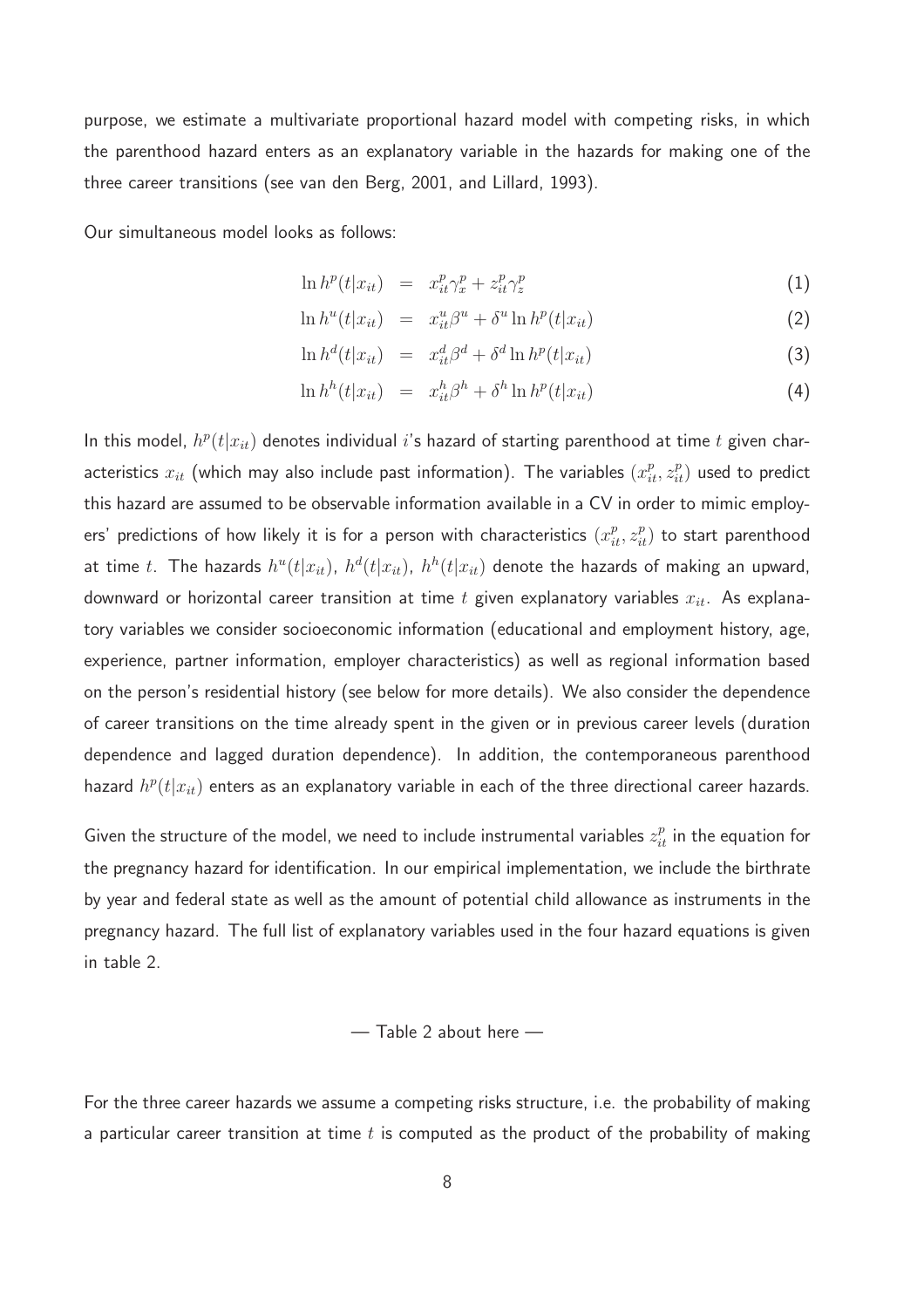this transition at  $t$  and the probability of not making the two other career transitions until  $t$ . The resulting likelihood contribution for month  $t$  of individual  $i$  is given by

$$
\mathcal{L}(t|x_{it}) = h^{u}(t|x_{it})^{up_{it}} \times h^{d}(t|x_{it})^{down_{it}} \times h^{h}(t|x_{it})^{horiz_{it}} \times h^{p}(t|x_{it})^{p_{it}} \times exp\{-\sum_{j=u,d,h} \int_{t-1}^{t} h^{j}(t|x_{it})\} \times exp\{-\int_{t-1}^{t} h^{p}(t|x_{it})\},
$$
\n(5)

where  $up_{it}$ ,  $down_{it}$ ,  $hori_{it}$  and  $p_{it}$  are dummies indicating an upward, downward, horizontal or parenthood transition at the end of month  $t$ .

### 4.2 Fixed-Effects SUR Model

In order to address the aspect that the individual hazard of becoming a mother or father may be correlated with unobserved individual characteristics (such as time-constant preferences), we also consider a fixed effects panel data model in which we jointly model the monthly probabilities of upward, downward and horizontal career transitions along with the monthly probability of starting parenthood.

The resulting model is given by

$$
p_{it} = x_{it}\gamma_x^p + z_{it}\gamma_z^p + \epsilon_{it}^p, \quad \hat{h}_{it}^p = x_{it}\gamma_x^p + z_{it}\gamma_z^p \tag{6}
$$

$$
up_{it} = x_{it}\beta^u + \delta^u \hat{h}^p_{it} + \epsilon^u_{it} + c^u_i \tag{7}
$$

$$
down_{it} = x_{it}\beta^d + \delta^d \hat{h}_{it}^p + \epsilon_{it}^d + c_i^d \tag{8}
$$

$$
horiz_{it} = x_{it}\beta^h + \delta^h \hat{h}^p_{it} + \epsilon^h_{it} + c^h_i,
$$
\n(9)

where  $c_i^e$   $(e=u,d,h)$  denote time-constant person-specific fixed effects for the different career directions and  $\epsilon_{it}^e$   $(e = p, u, d, h)$  idiosyncratic error terms.

Inserting the predicted pregnancy hazard into equations (7) to (9) and demeaning explanatory variables in the career equations leads the following system of equations which we estimate by efficient NLSUR (e.g., Greene, 2012):

$$
p_{it} = x_{it}\gamma_x^p + z_{it}\gamma_z^p + \epsilon_{it}^p \tag{10}
$$

$$
(up_{it} - \overline{up}_{i}) = (x_{it} - \overline{x}_{i})\beta^{u} + (x_{it} - \overline{x}_{i})\gamma_{x}^{p}\delta^{u} + (z_{it} - \overline{z}_{i})\gamma_{z}^{p}\delta^{u} + (\epsilon_{it}^{u} - \overline{\epsilon}_{i}^{u}) \quad (11)
$$

$$
(down_{it} - \overline{down}_{i}) = (x_{it} - \overline{x}_{i})\beta^{d} + (x_{it} - \overline{x}_{i})\gamma_{x}^{p}\delta^{d} + (z_{it} - \overline{z}_{i})\gamma_{z}^{p}\delta^{d} + (\epsilon_{it}^{d} - \overline{\epsilon}_{i}^{d}) \quad (12)
$$

$$
(horiz_{it} - \overline{horiz}_{i}) = (x_{it} - \overline{x}_{i})\beta^{h} + (x_{it} - \overline{x}_{i})\gamma_{x}^{p}\delta^{h} + (z_{it} - \overline{z}_{i})\gamma_{z}^{p}\delta^{h} + (\epsilon_{it}^{h} - \overline{\epsilon}_{i}^{h}) \quad (13)
$$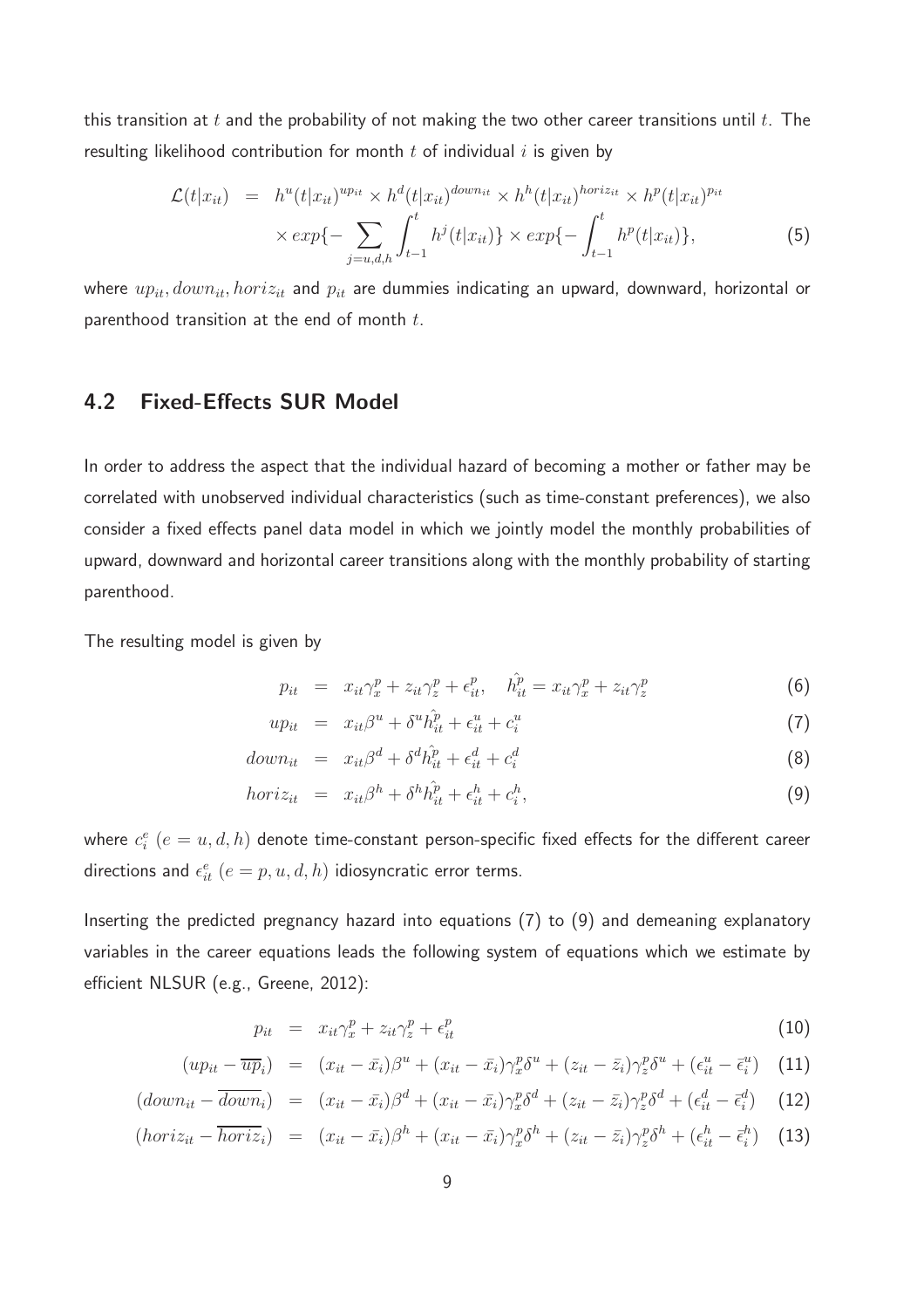As a variation, we consider spell fixed-effects, i.e.  $\gamma^e_i$   $(e=u,d,h)$  are assumed to be constant within career spells, but may be be different across career spells. We compute standard errors clustered at the level of the individual throughout all our estimations.

### 5 Empirical Results

Figure 1 presents the unconditional hazard rates for the different exit routes separately for men and women. The graphs generally suggest lower career mobility for women than for men, especially with respect to upward and horizontal movements.

— Figure 1 about here —

In order to identify the influence of certain regressors on the hazard rates of the different career directions, we estimate the models described in the previous section. Our main regressor of interest is the probability of parenthood, which is modeled as a conditional hazard rate. Figure 2 illustrates the distribution of predicted parenthood hazards as estimated by equation (6). For both men and women, the distribution of predicted parenthood hazards has two peaks which turn out to be the result of the two subgroups of married and unmarried individuals.

— Figure 2 about here —

Table 3 reports the determinants of the parenthood hazard as estimated in our multivariate proportional hazard model (i.e. eq. (1)). We find a nonlinear relationship between the parenthood hazard and age. For women, no births are reported in our data for women older than 45 years so that we group the last two age categories in order to avoid perfect predictions. The results also suggest a concave experience pattern in the probability of parenthood as well as significant and strong effects of religion, the regional birth rate, being married and living in East Germany.

— Table 3 about here —

While the effects on the timing of first birth are relatively similar in the male and female subsample, gender differences are more prevalent in the estimated coefficients of the career hazard equations.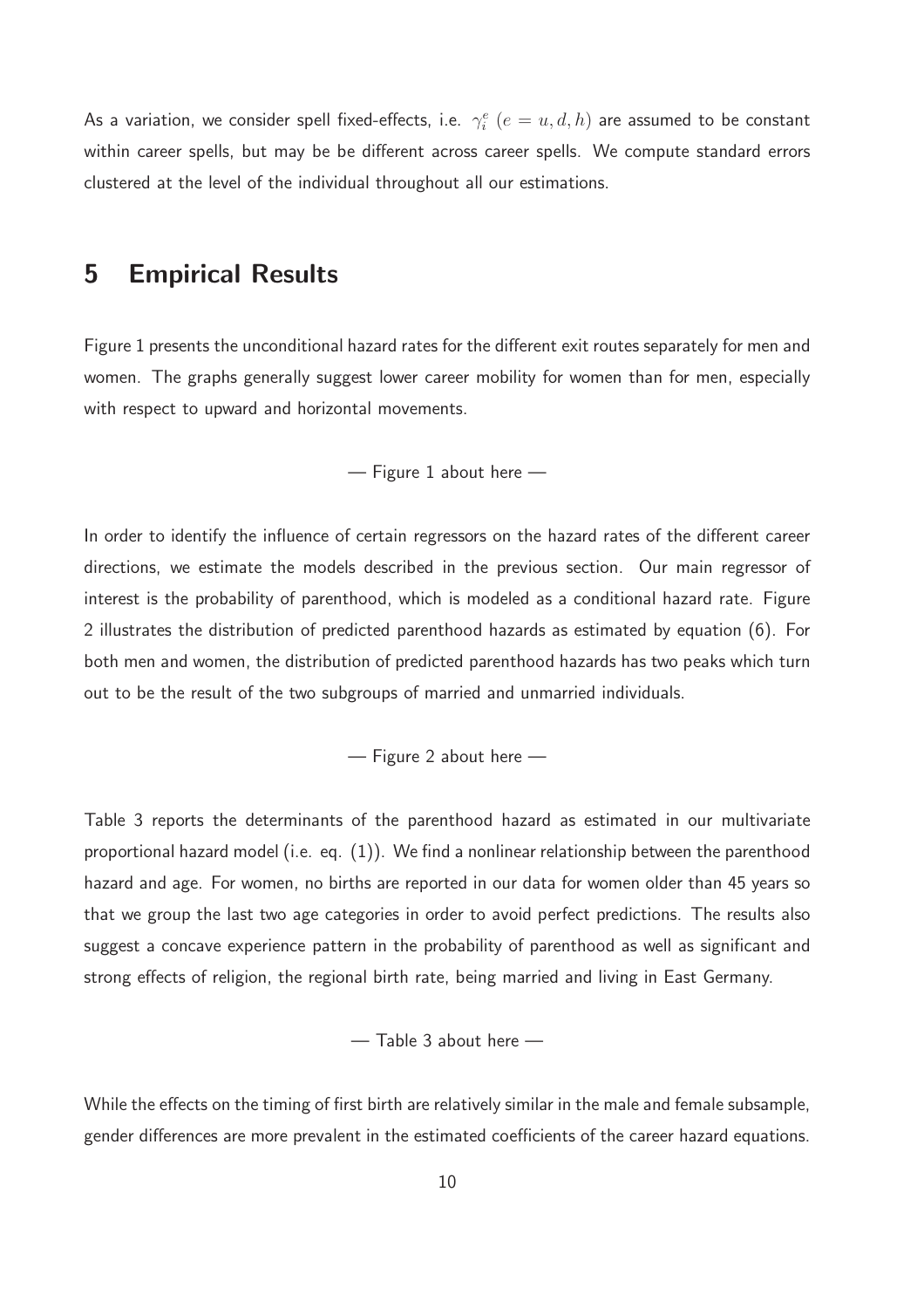We find that many of the effects on the three transition directions are different between men and women both in significance and magnitude. Especially variables related to fertility turn out to interact with the career development in different ways. The results for the multivariate proportional hazard model are shown in Table 9.

— Table 9 about here —

For our main variable of interest, the results suggest that the parenthood hazard is significantly negatively related to women's horizontal job mobility. Given the log-log specification, a one percent higher parenthood hazard is associated with a .16 percent lower hazard for a horizontal career transition. For upward transitions, we find a negative but not significant relationship, for downward transitions it is positive but also not significant. For men, the results suggest a significant positive association of the parenthood hazard with upward transitions and insignificant effects for downward and horizontal transitions. The results imply that for men, a one percent higher parenthood hazard translates into a .18 percent higher hazard for climbing up the career ladder. These results are consistent with the hypothesis that for employers, anticipated parental responsibilities of a male employee may be a positive signal of reliability and stability, fostering job transitions to higher hierarchical levels. For women, the results suggest that horizontal (but not upward) mobility is hampered by a high probability of becoming a mother in the near future.

Table 9 also shows other interesting effects. To identify the effect of cohabitation we use individuals with no partner as the reference category compared to those with partners with high or low education. The education variable is supposed to capture differences in human capital (Verbakel/De Graaf, 2008). It turns out that cohabiting with a partner with low education decreases women's propensity to change to a job with a higher level of personnel responsibility, while it makes an upward transition for men more likely. The same relationship is observed for horizontal transitions but with smaller magnitude. This asymmetry may reflect that men are often unwilling to be 'overtaken' by their female partners. By contrast, cohabiting with a highly educated partner increases the likelihood of upward career transitions for men and women. These cases may reflect career competition within relationships or support by the high level of human capital of the partner. Interestingly, we find no age effects for women when it comes to upward or downward career movements after we control for the parenthood hazard. This is in contrast to results in the literature that do not separately control for effects of potential fertility. A stable result across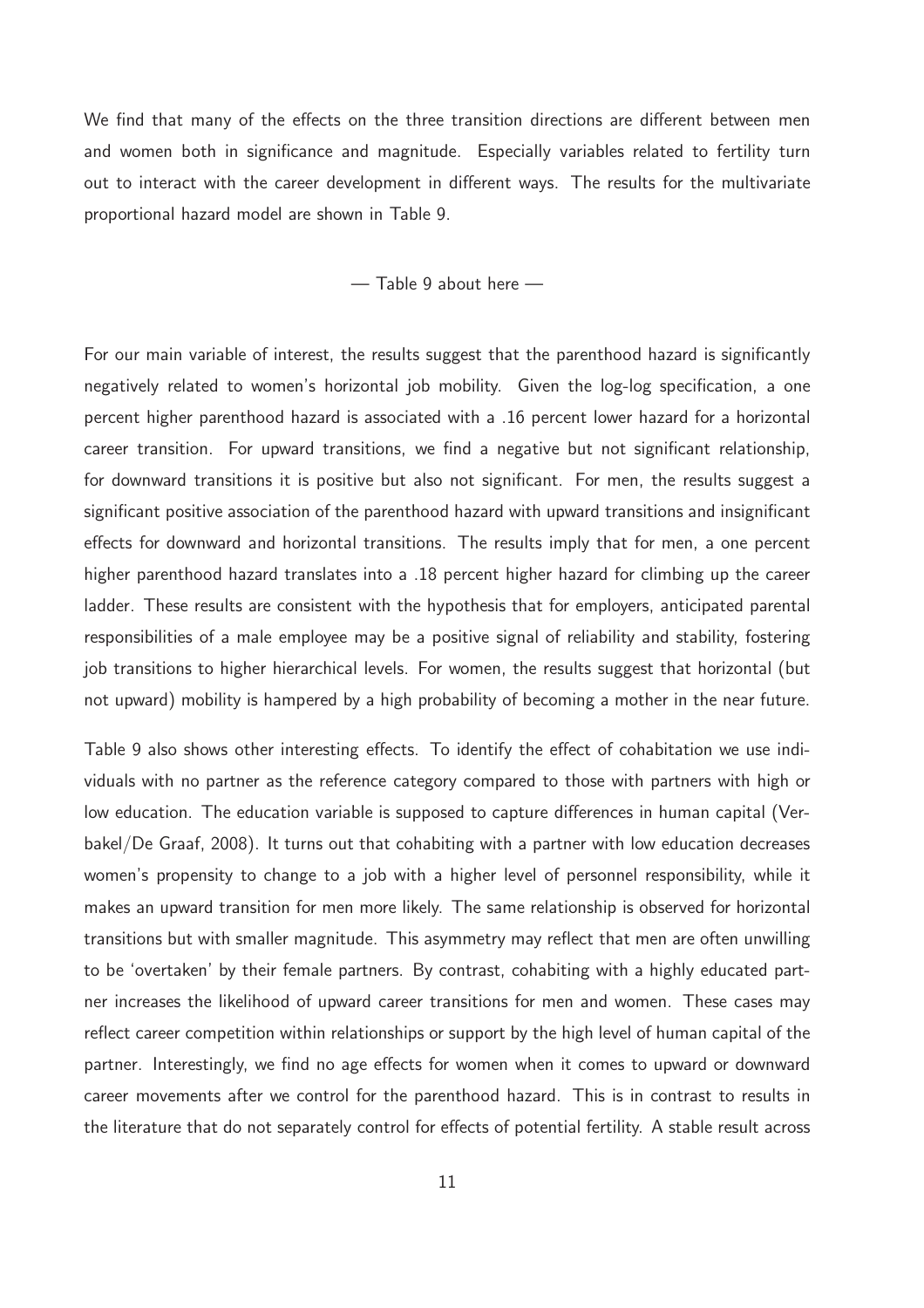all equations and both genders is the significant effect of the mobility indicator (i.e. number of residential changes in the last 24 months). This effect is likely to pick up the relationship between residential moves and earlier or later job changes.

We also find strong effects of state dependence for upward and horizontal transitions for both men and women. The likelihood of making an upward, downward or horizontal transition strongly depends on the current position in the career hierarchy. By contrast, we observe no strong duration dependence effects for upward or downward transitions, suggesting that no 'career automatism' exists. Evidence for duration dependence is only present in the horizontal hazard equations where we observe negative duration dependence. We also consider effects of lagged duration dependence. We do so separately for past spells with and without personnel responsibility. Having already worked in a job with subordinates is significantly positively related to the hazard of upward transitions for both men and women. This suggests dynamic effects in career paths implying that earlier disadvantages (such as the negative parenthood effect for women's horizontal transitions) or advantages (such as the positive parenthood effect for men's upward transitions) have additional long-term consequences.

As to the effect of educational qualifications on career transitions, our results suggest that women and men with a high-school degree (Abitur) or completed vocational training are more likely to make horizontal transitions compared to the reference group of individuals without such qualifications. There is an even stronger effect on horizontal transitions for individuals with a university degree. Interestingly, we find very strong effects of high qualifications on upward transitions for men but no such effects for women. Our results for the self-reported indicators for maths skills and verbal abilities conform to prior expectations: more able individuals are significantly more likely to climb up the career level while we find no effects of our ability indicators on downward and horizontal transitions. Interestingly, high competence scores are much more important for upward transitions of women than for those of men. This directly corresponds to the well-known feature of Lazear/Rosen (1990)'s model that women have to pass a higher ability threshold than men in order to proceed to a higher career level.

We now turn to the fixed effects approach to estimating our system of hazard equations. The advantage of our fixed effects model (6) to (9) is that the parenthood hazard (and all other explanatory variables) may be arbitrarily correlated with unobserved time-constant (or, alternatively, spell-constant) determinants of individual career transitions. In this way, we difference out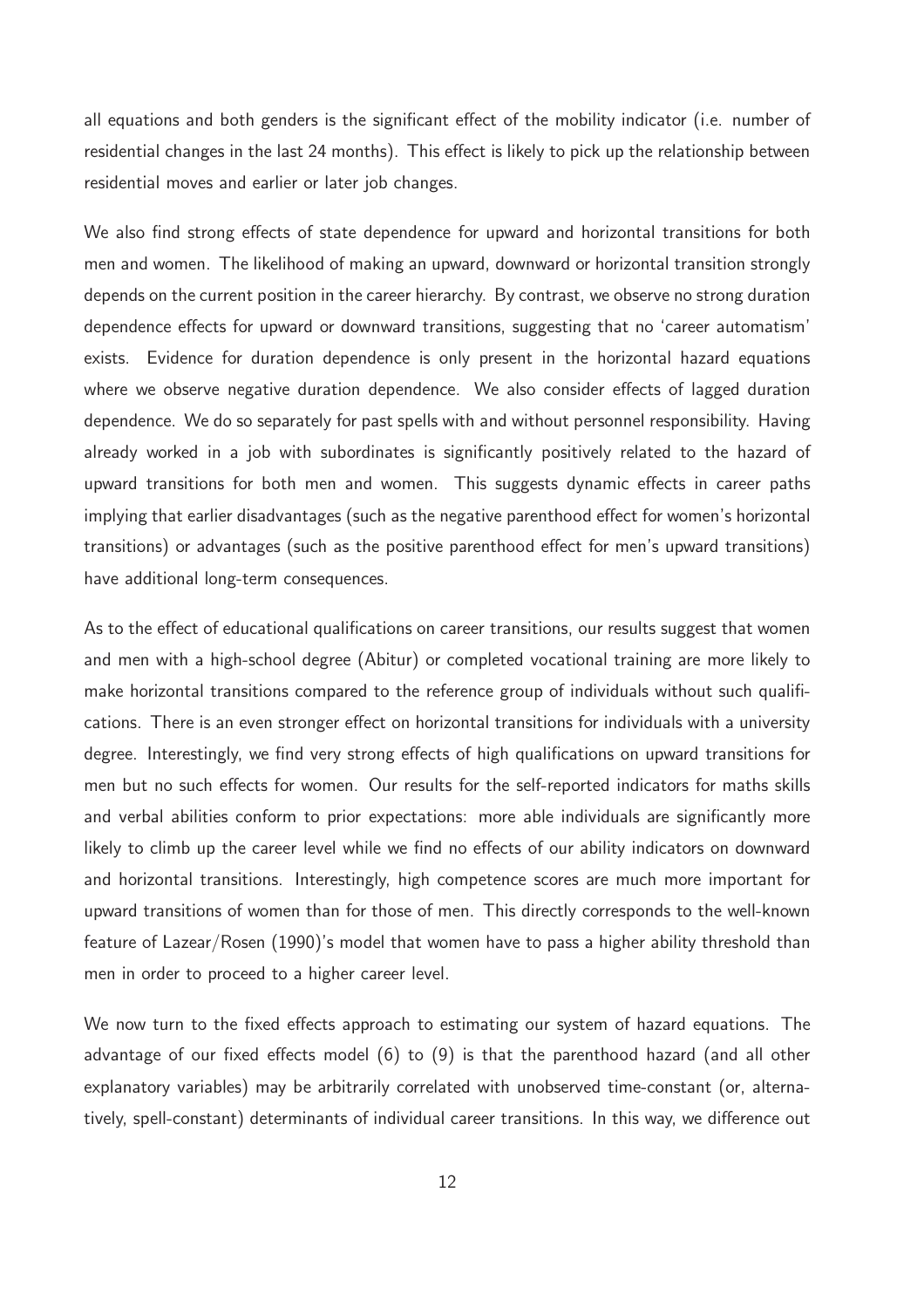unobserved person-specific characteristics such as time-constant personal preferences or personal circumstances which may also influence career transitions. The results for these estimations are given in Tables 5 and 6.

— Table 5 and 6 about here —

The most important result in these tables is that our main findings concerning the effect of the parenthood hazard on career transitions survive in a fixed effects setting. The estimates for women suggest that the monthly probability for a horizontal job transition is significantly negatively related to the monthly probability of starting parenthood. More concretely, if the probability for becoming a mother increases by one percentage point, the probability for a horizontal job transition is reduced by .2 percentage points. It is not significantly related to upward or downward transitions. For men, the parenthood hazard is significantly positively related to upward transitions but unrelated to downward or horizontal transitions. In particular, the probability of an upward transition is increased by about .09 percentage points if the parenthood hazard increase by one percentage point. Note that most of the other estimated effects in Tables 8 and 7 are relatively insignificant which is a typical result for within-estimates of explanatory variables with limited temporal variation.

Finally, Tables 7 and 8 show the results for the specification in which we allow the fixed effects to vary over career spells, i.e. there may be person-specific effects that are constant within a career spell but which may vary across career spells. Again, the results confirm our findings about the relationship between the parenthood hazard and career transitions. As before, a higher parenthood hazard for women is significantly positively related to lower horizontal career mobility. Moreover, the (smaller) negative relationship between the parenthood hazard and upward transitions, which appeared in similar form in the multivariate hazard model and in the model with person-specific fixed effects, turns significant in the model with spell-specific fixed effects. This means that the model with spell-specific fixed effects provides evidence that not only horizontal but (to a lesser extent) also upward transitions are significantly negatively related to the hazard of becoming a parent. For men, the results confirm the finding of the multivariate hazard model and the model with person-specific fixed effects that a higher parenthood hazard significantly increases the likelihood of upward transitions.

— Tables 7 and 8 about here —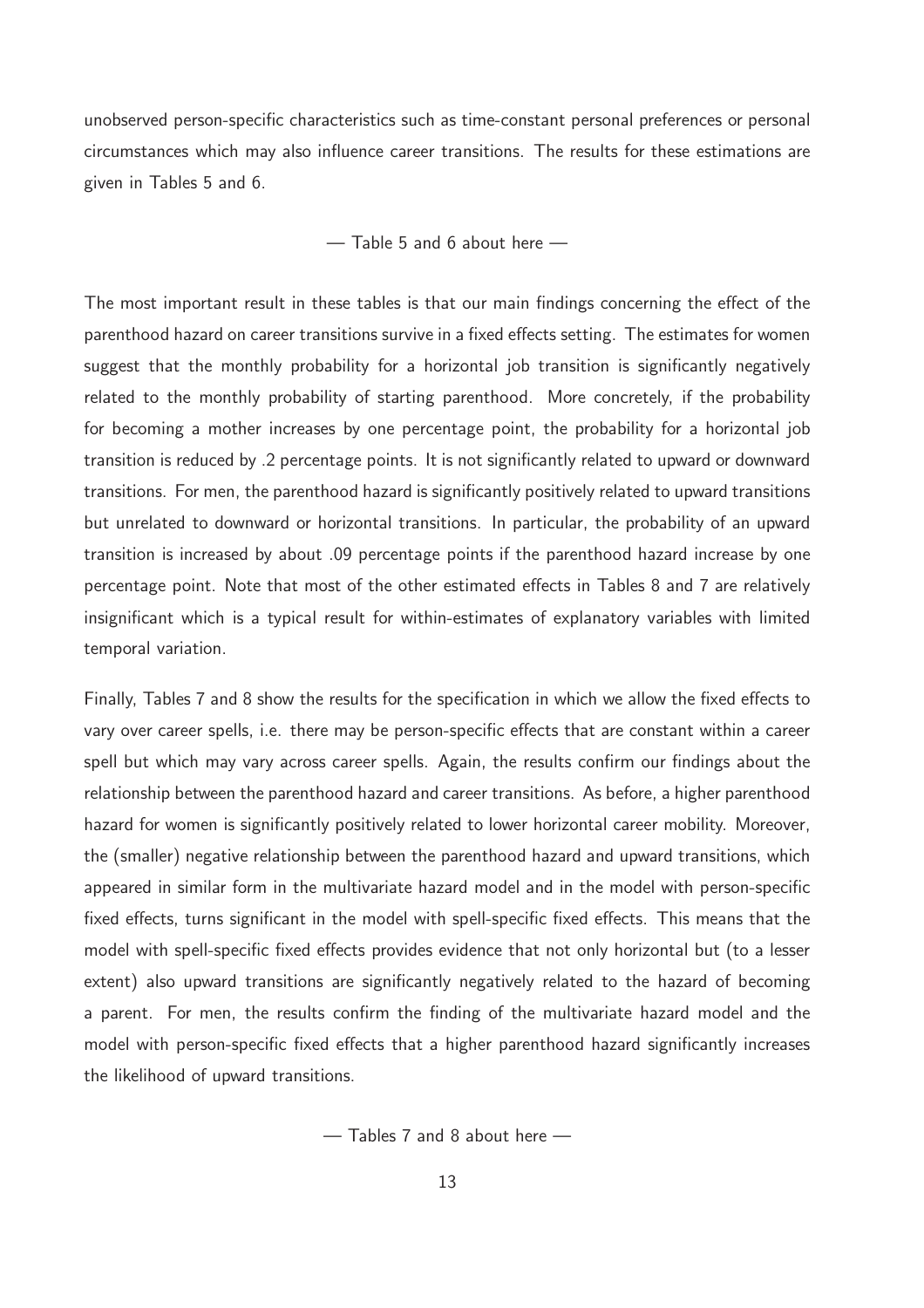## 6 Conclusion

This paper analyzes career progression patterns of childless men and women in Germany. The descriptive analysis of career transition hazards confirms previous findings in the literature that women generally exhibit lower career mobility than men. In order to investigate the determinants of individual career transitions in more detail, we estimate a multivariate proportional hazard model with competing risks for upward, downward and horizontal transitions while simultaneously modeling the hazard of first births and its effect on career transitions. Our results suggest that a high contemporaneous probability of becoming a parent significantly lowers horizontal but not upward or downward career mobility for women. For men we find that a higher contemporaneous probability of becoming a parent increases the likelihood of upward but not of downward or horizontal career transitions. These results persist if we allow for a correlation of parenthood hazards with unobserved individual characteristics such as time- or spell-constant personal preferences. In one specification, we also find a significant (but smaller) negative effect on female upward career mobility. We believe that our findings contribute to the literature on the relationship between fertility hazards and career transition patterns. To the extent that our estimations net out unobserved differences in preferences, our results are consistent with the hypothesis that women's career mobility is hampered by the hazard of becoming a mother while that of men is increased by a high probability of becoming a father. We would certainly not go so far to interpret these findings as clean evidence for employer discrimination. Such an interpretation would rest among other things on the assumption that career preferences are time- or spell-constant which would be hard to defend. Incorporating time-varying preferences into an empirical analysis seems extremely hard but might be an interesting challenge for future research.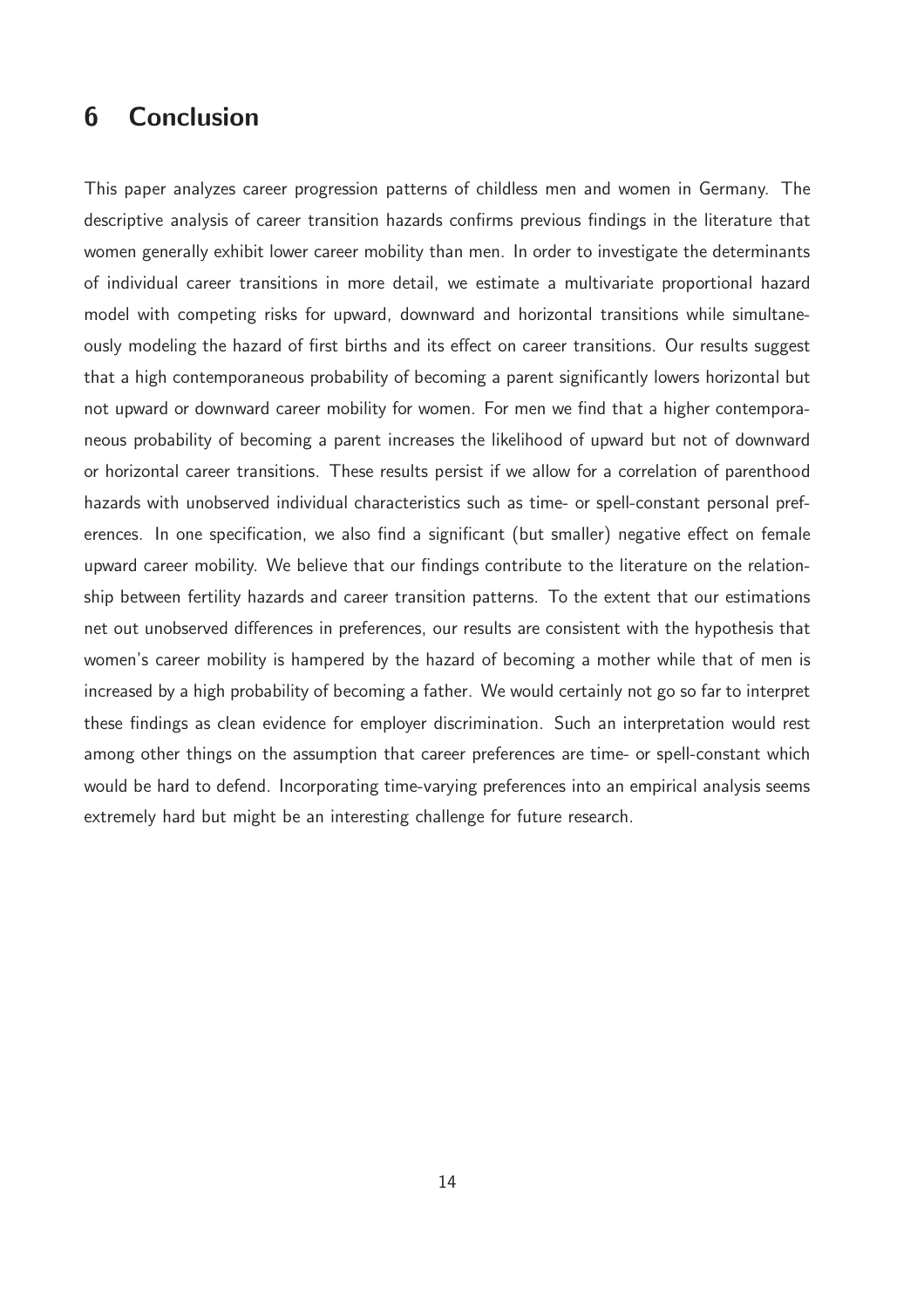## 7 References

Aassve, A., S. Burgess, C. Propper, and M. Dickson (2006): Employment, family union and childbearing decisions in Great Britain, Journal of the Royal Statistical Society: Series A (Statistics in Society), 169, 781-804.

Abele, A. E., D. Spurk, and J. Volmer (2011): The construct of career success: measurement issues and an empirical example, Zeitschrift für Arbeitsmarktforschung, 43, 195-206.

Acosta, P. (2010): Promotion dynamics the Peter Principle: Incumbents vs. external hires, Labour Economics, 17, 975-986.

Adda, J., C. Dustmann and K. Stevens (2011): The Career Costs of Children, IZA Discussion Paper, No. 6201, Institute for the Study of Labor, Bonn.

Aigner, D. J., and G.G. Cain (1977): Statistical Theories of Discrimination in Labor Markets, Industrial and Labor Relations Review, 30, 175-87.

Albrecht, J., A. Björklund, and S. Vroman (2003): Is There a Glass Ceiling in Sweden?, Journal of Labor Economics, 21, 145-77.

Anderson, D. J., M. Binder, and K. Krause (2002): The Motherhood Wage Penalty: Which Mothers Pay It and Why?, American Economic Review, 92, 354-358.

Arulampalam, W., A. Booth and M. Bryan. (2007): Is There a Glass Ceiling over Europe? Exploring the Gender Pay Gap Across the Wage Distribution, Industrial and Labor Relations Review, 60, 163-186.

Baert, S. (2014): Career lesbians. Getting Hired for Not Having Kids?, Industrial Relations Journal, 45, 543-561.

Baerts, A., N. Deschacht, and M.A. Guerry (2011): The Role of the Partner in Promotions to Top Positions in Belgium, European Sociological Review, 27,654-668.

Bagger, J., F. Fontaine, F. Postel-Vinay, and J. M. Robin (2014): Tenure, Experience, Human Capital, and Wages: A Tractable Equilibrium Search Model of Wage Dynamics, American Economic Review, 104, 1551-1596.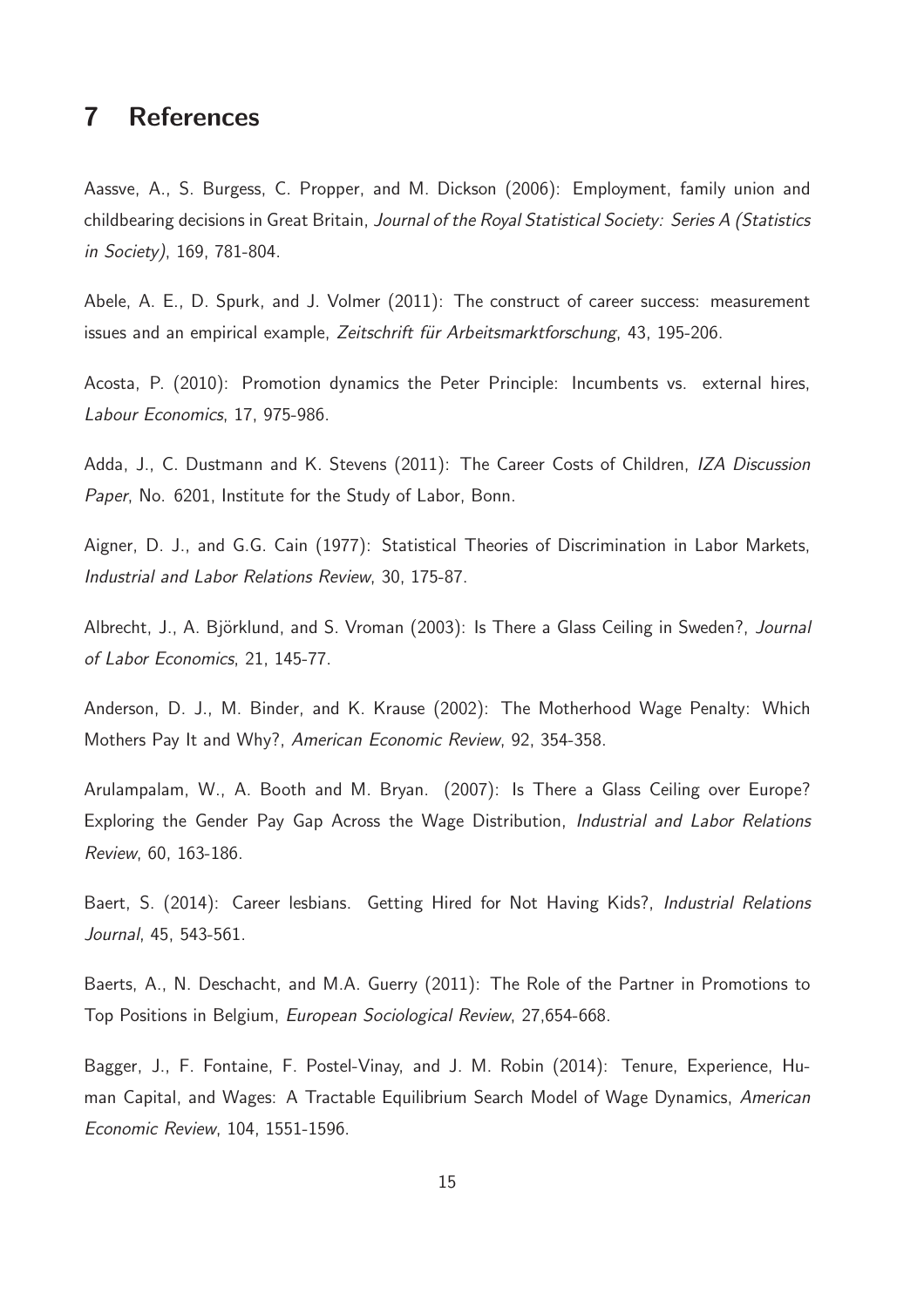Becker, G. S. (1957): The economics of discrimination, University of Chicago Press, Chicago.

Bertrand, M., C. Goldin, and L. F. Katz (2010): Dynamics of the Gender Gap for Young Professionals in the Financial and Corporate Sectors, American Economic Journal: Applied Economics, 228-255.

Bertrand, M., and K. F. Hallock (2001): The Gender Gap in Top Corporate Jobs, *Industrial and* Labor Relations Review, 55, 3-21.

Blau, F.D., and J. DeVaro (2007): New Evidence on Gender Differences in Promotion Rates: An Empirical Analysis of a Sample of New Hires, Industrial Relations: A Journal of Economy and Society, 46, 511-550.

Blau, F.D., and L.M. Kahn (2000): Gender Differences in Pay, Journal of Economic Perspectives, 14, 75-99.

Booth, A. L., M. Francesconi, and J. Frank (2003): A sticky floors model of promotion, pay, and gender, European Economic Review, 47, 295-322.

Carrillo-Tudela, C., B. Hobijn, B., P. She, and L. Visschers (2014): The Extent and Cyclicality of Career Changes: Evidence for the UK, IZA Discussion paper, No. 8430, Institute for the Study of Labor, Bonn.

Cobb-Clark, Deborah A. (2001): Getting Ahead: The Determinants of and Payoffs to Internal Promotion for Young U.S. Men and Women, IZA Discussion paper series, No. 288.

Drange, N., and M. Rege (2013): Trapped at home: The effect of mothers' temporary labor market exits on their subsequent work career, *Labour Economics*, 24, 125-136.

Fitzenberger, B., K. Sommerfeld, and S. Steffes (2013): Causal effects on employment after first birth – A dynamic treatment approach, Labour Economics, 25, 49-62.

Francesconi, M. (2001): Determinants and consequences of promotions in Britain, Oxford Bulletin of Economics and Statistics, 63, 279-310.

Francesconi, M. (2002): A Joint Dynamic Model of Fertility and Work of Married Women, Journal of Labor Economics, 20, 336-380.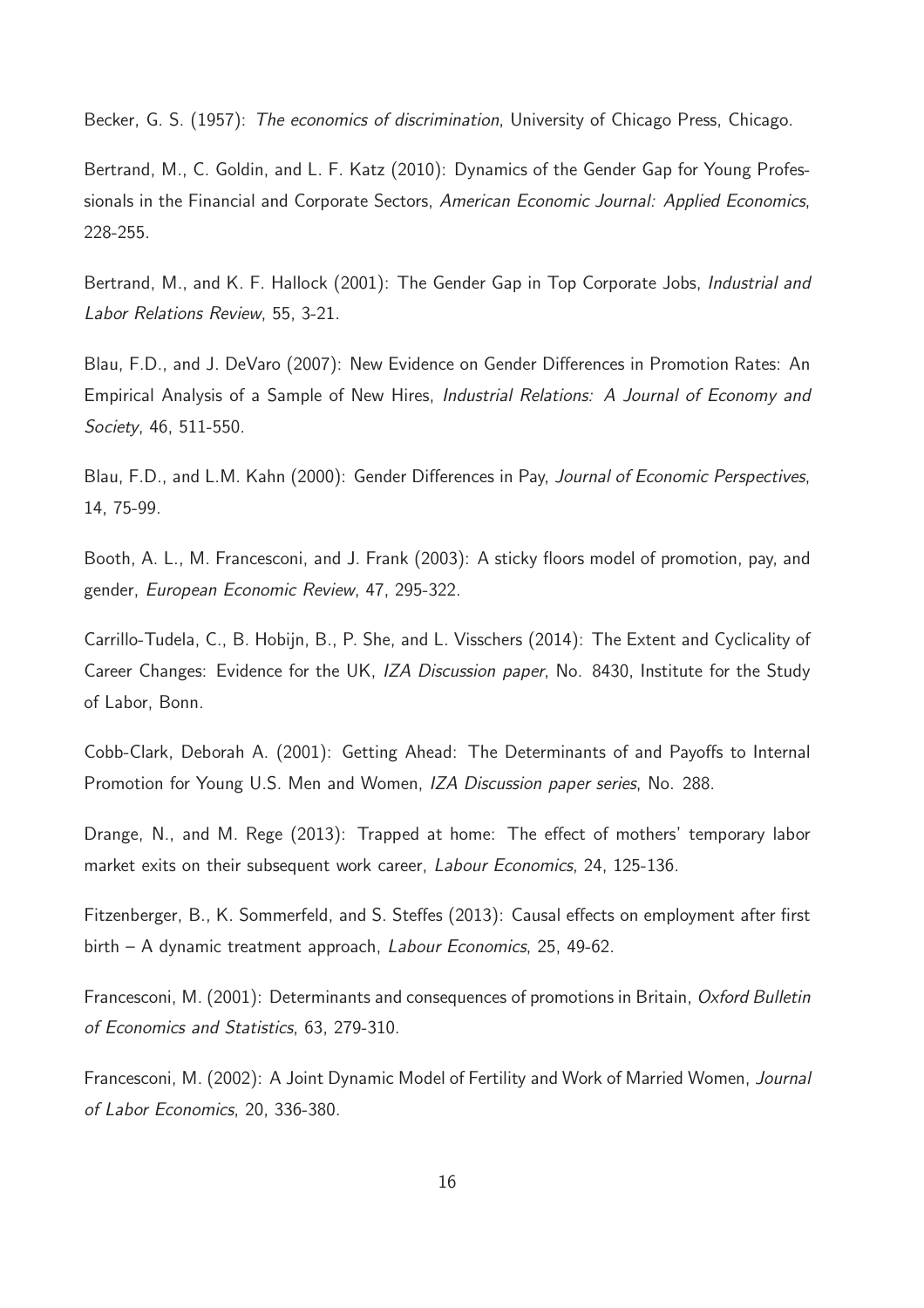Gibbons, R., and M. Waldman (1999): A Theory of Wage and Promotion Dynamics inside Firms, Quarterly Journal of Economics, 114, 1321-1358.

Granqvist, L., and H. Persson (2005): Career mobility and gender on the Swedish labour market, International Journal of Manpower, 26, 116-139.

Greene, W. (2012): Econometric Analysis, 7th ed., Upper Saddle River, NJ: Prentice Hall.

Groot, W., and H.M. van den Brink (1996): Glass ceilings or dead ends: Job promotion of men and women compared, Economics Letters, 53, 221-226.

Hersch, J., and W. Viscusi (1996): Gender Differences in Promotions and Wages, *Industrial* Relations: A Journal of Economy and Society, 35, 461-472.

Johnson, W.R. (1978): A theory of job shopping, The Quarterly Journal of Economics, 92, 261-278.

Johnston, D.W., and W.S. Lee (2012): Climbing the Job Ladder: New Evidence of Gender Inequity, Industrial Relations: A Journal of Economy and Society, 51(1), 129-151.

Kleinert, C., B. Matthes, M. Antoni, K. Drasch, M. Ruland, and A. Trahms (2011): ALWA - new life course data for Germany, Journal of Applied Social Science Studies (Schmoller's Jahrbuch), 131, 625-634.

Kunze, A. (2013): Gender differences in career progression: Does the effect of children capture low work effort?, Paper presented at the Conference of the German Economic Association Annual Conference 2013 (Duesseldorf).

Kunze, A., and A. R. Miller (2014): Women helping women? Evidence from private sector data on workplace hierarchies, National Bureau of Economic Research Working Paper, No. 20761.

Kunze, A., and K. R. Troske (2012): Life-cycle patterns in male/female differences in job search, Labour Economics, 19, 176-185.

Lalive, R., and J. Zweimüller (2009): How does parental leave affect fertility and return to work? Evidence from two natural experiments, Quarterly Journal of Economics, 124, 1363-1402.

Lazear, E. P., and S. Rosen (1990): Male-Female Wage Differentials in Job Ladders, Journal of Labor Economics, 8, 106-123.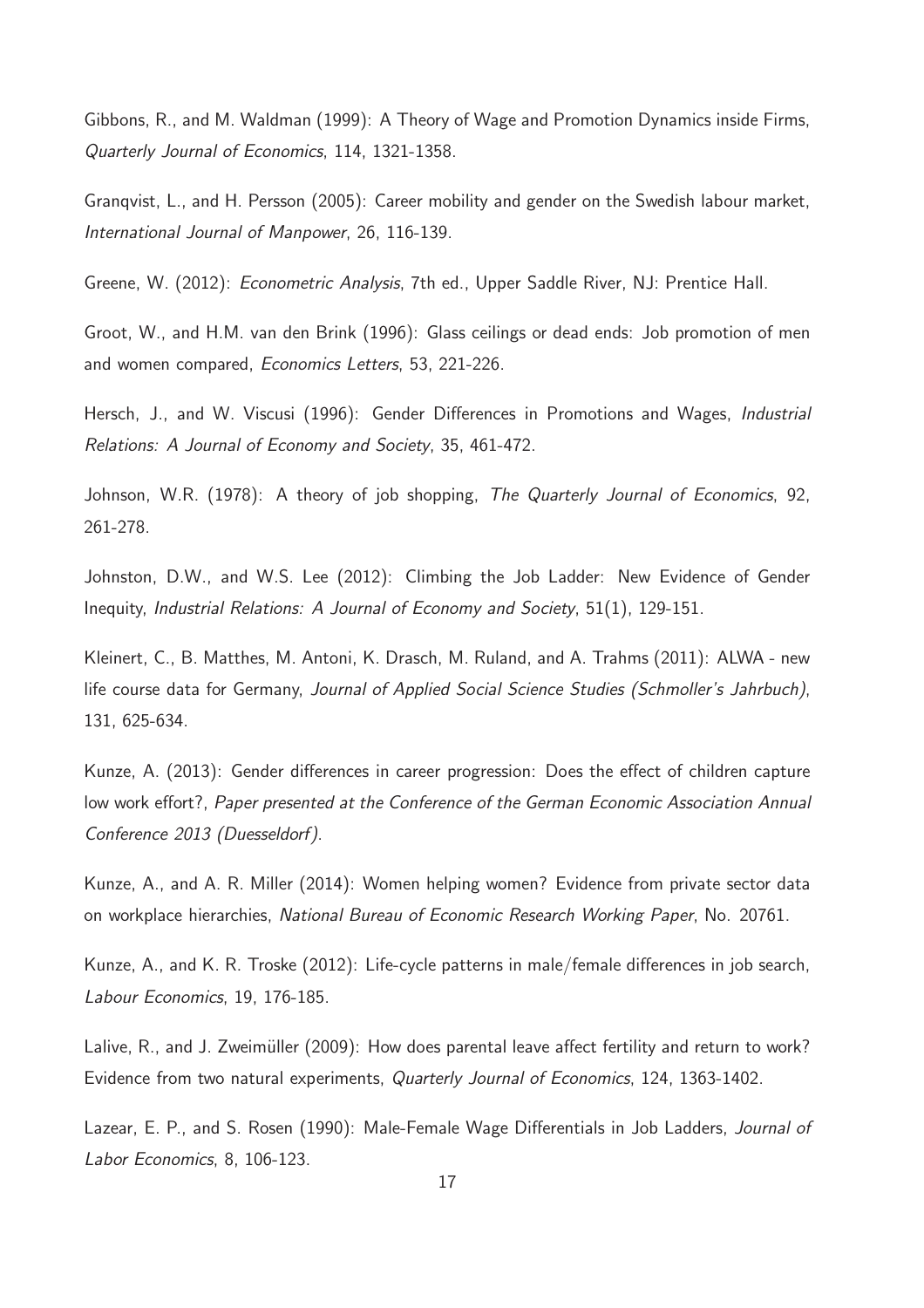Lillard, L. A. (1993): Simultaneous equations for hazards: Marriage duration and fertility timing, Journal of econometrics, 56, 189-217.

Lillard, L. A., and L. J. Waite (1993): A Joint Model of Marital Childbearing and Marital Disruption, Demography, 30, 653-681.

Manning, A. and J. Swaffield (2008): The Gender Gap in Early-Career Wage Growth, Economic Journal, 118, 983-1024.

McCue, K. (1996): Promotions and Wage Growth, Journal of Labor Economics, 175-209.

Pekkarinen, T., and J. Vartiainen (2006): Gender Differences in Promotion on a Job Ladder: Evidence from Finnish Metalworkers, Industrial and Labor Relations Review, 59, 285-301.

Petit, P. (2007): The effects of age and family constraints on gender hiring discrimination: A field experiment in the French financial sector, Labour Economics, 14, 371-391.

Phelps, E. S. (1972): The Statistical Theory of Racism and Sexism, The American Economic Review, 62, 659-661.

Schmelzer, P. (2012): The Consequences of Job Mobility for Future Earnings in Early Working Life in Germany - Placing Indirect and Direct Job Mobility into Institutional Context, European sociological review, 28, 82-95.

Smith, N., V. Smith, and M. Verner (2013): Why Are So Few Females Promoted into CEO and Vice President Positions? Danish Empirical Evidence, 1997-2007, Industrial and Labor Relations Review, 66, 380-408.

Topel, R.H., and M.P. Ward (1992): Job Mobility and the Careers of Young Men, Quarterly Journal of Economics, 107, 439-479.

Van den Berg, G.J. (2001): Duration Models: Specification, Identification and Multiple Durations, in: J.J. Heckman and E.E. Leamer (eds.), Handbook of Econometrics, Vol. 5, chapter 55, 3381-3460.

Verbakel, E., and P. M. De Graaf (2008): Resources of the Partner: Support or Restriction in the Occupational Career? Developments in the Netherlands Between 1940 and 2003, European Sociological Review, 24, 81-95.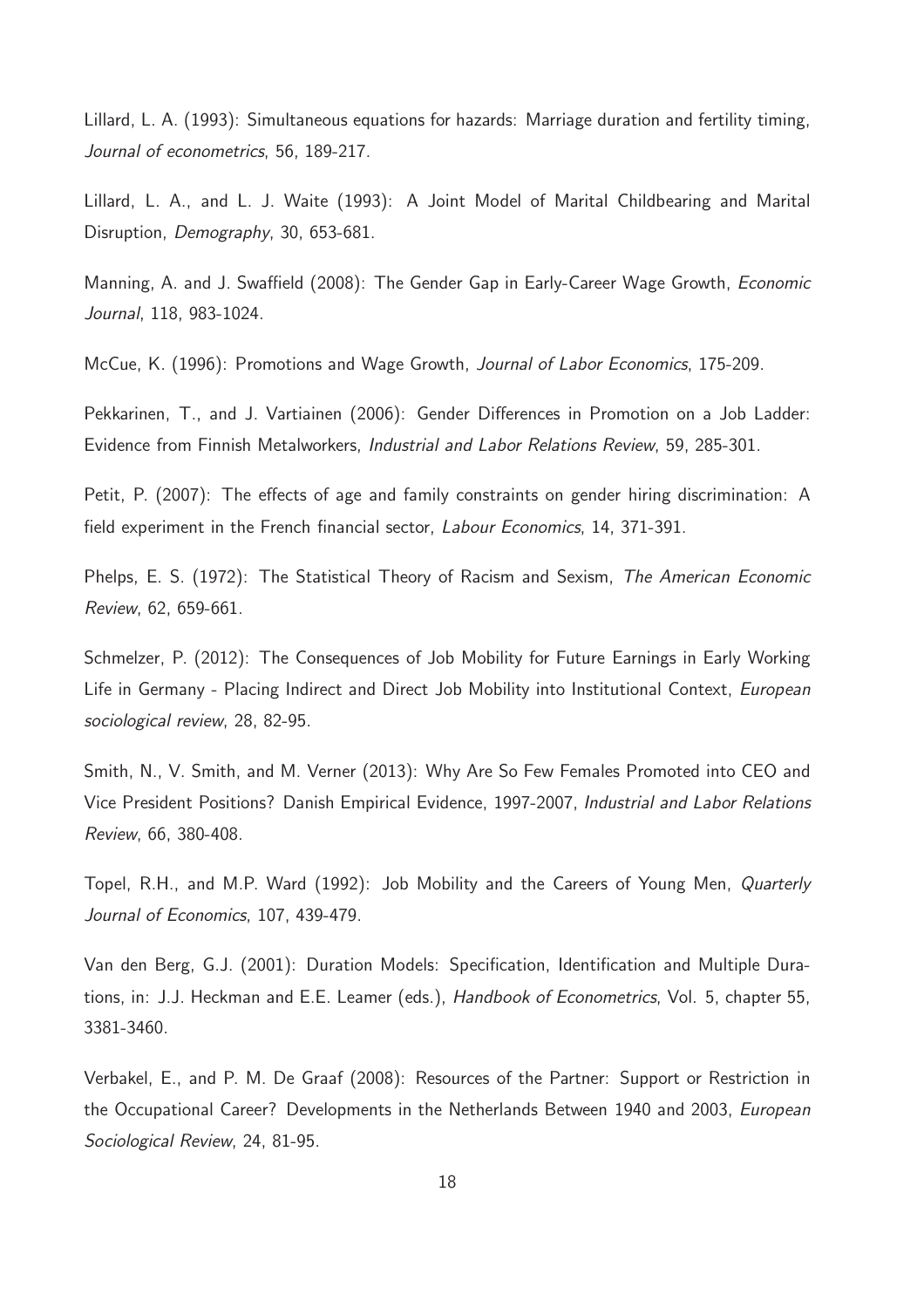Weichselbaumer, D., and R. Winter-Ebmer (2005): A Meta-Analysis on the International Gender Wage Gap, Journal of Economic Surveys, 19, 479-511.

Winter-Ebmer, R., and J. Zweimüller (1997): Unequal Assignment and Unequal Promotion in Job Ladders, Journal of Labor Economics, 43-71.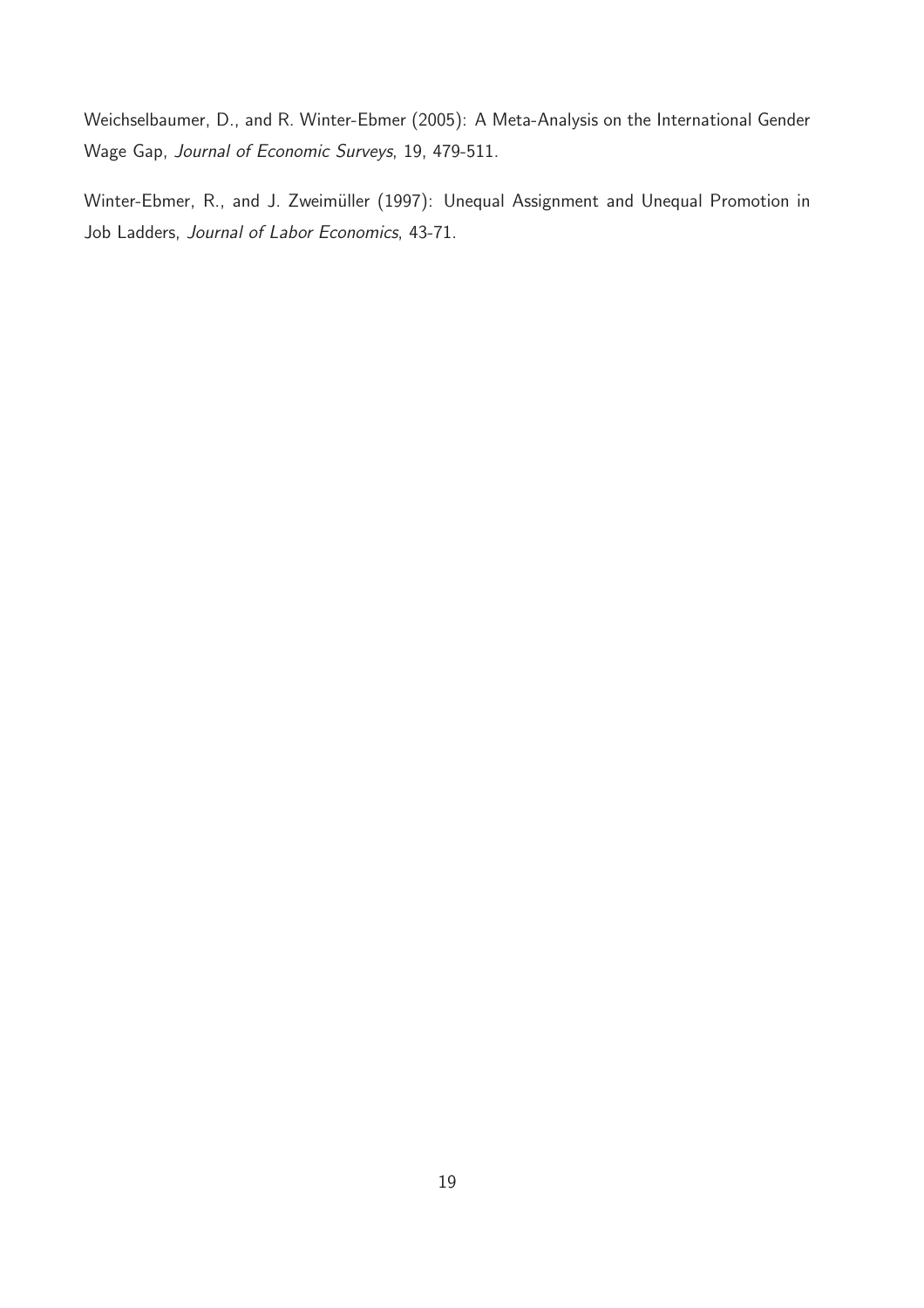## 8 Graphs



Figure 1 - Unconditional Hazard Rate

Source: ALWA, own calculation

Figure 2 - Parenthood Hazard



Source: ALWA, own calculation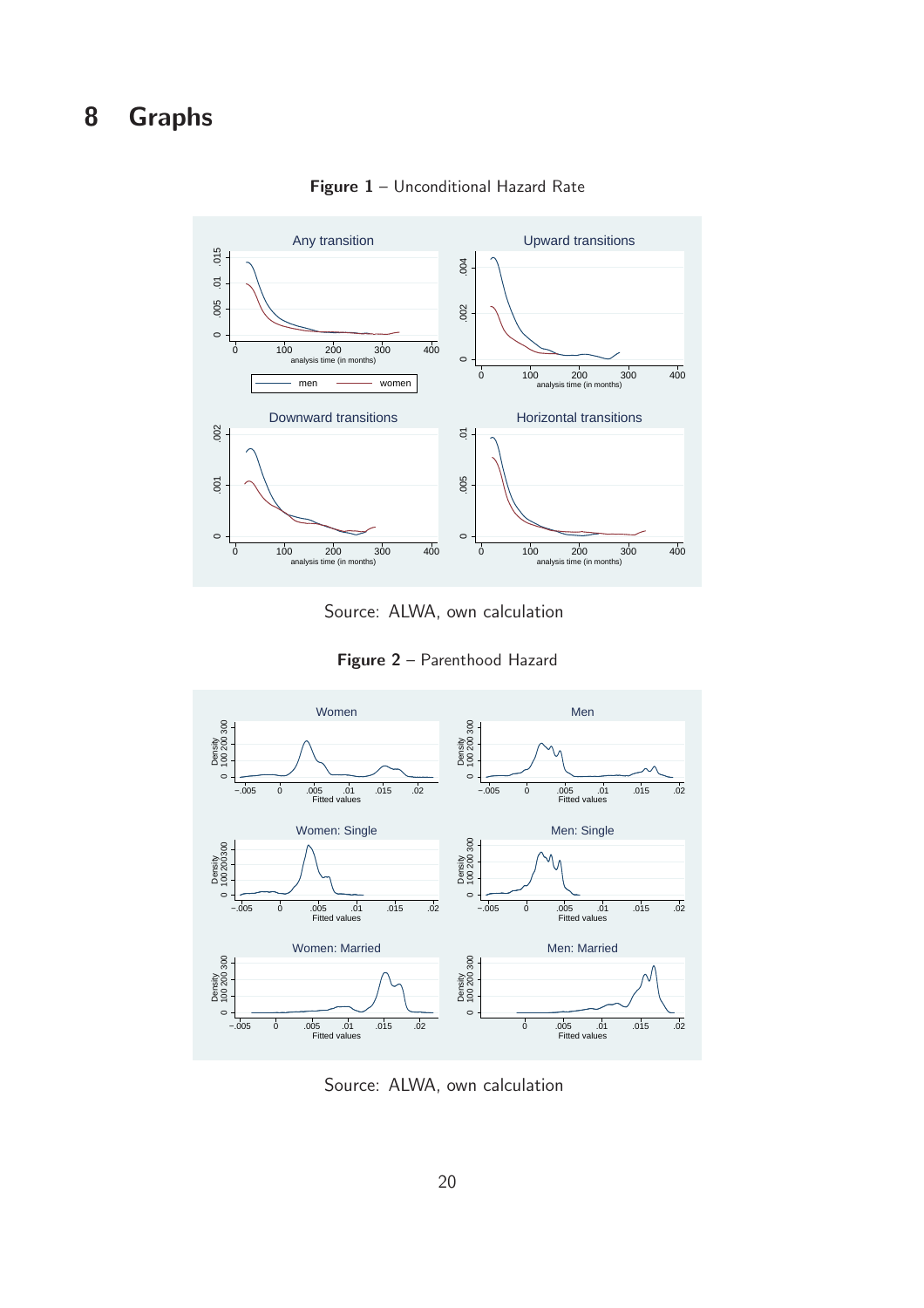# 9 Tables

|            |       | Women     |      | Men                    |
|------------|-------|-----------|------|------------------------|
|            | Mean  | Std. Dev. | N    | Std. Dev.<br>N<br>Mean |
| All spells | 67.61 | 73.23     | 5482 | 6194<br>72.62<br>62.59 |
| Up         | 33.32 | 31.89     | 377  | 34.66<br>35.34<br>716  |
| Down       | 45.49 | 45.63     | 248  | 364<br>39.18<br>40.27  |
| Horizontal | 30.35 | 36.60     | 1730 | 1961<br>29.41<br>31.05 |
| Censored   | 94.11 | 81.99     | 3127 | 86.65<br>3153<br>92.15 |

Table  $1$  – Career spell durations (in months)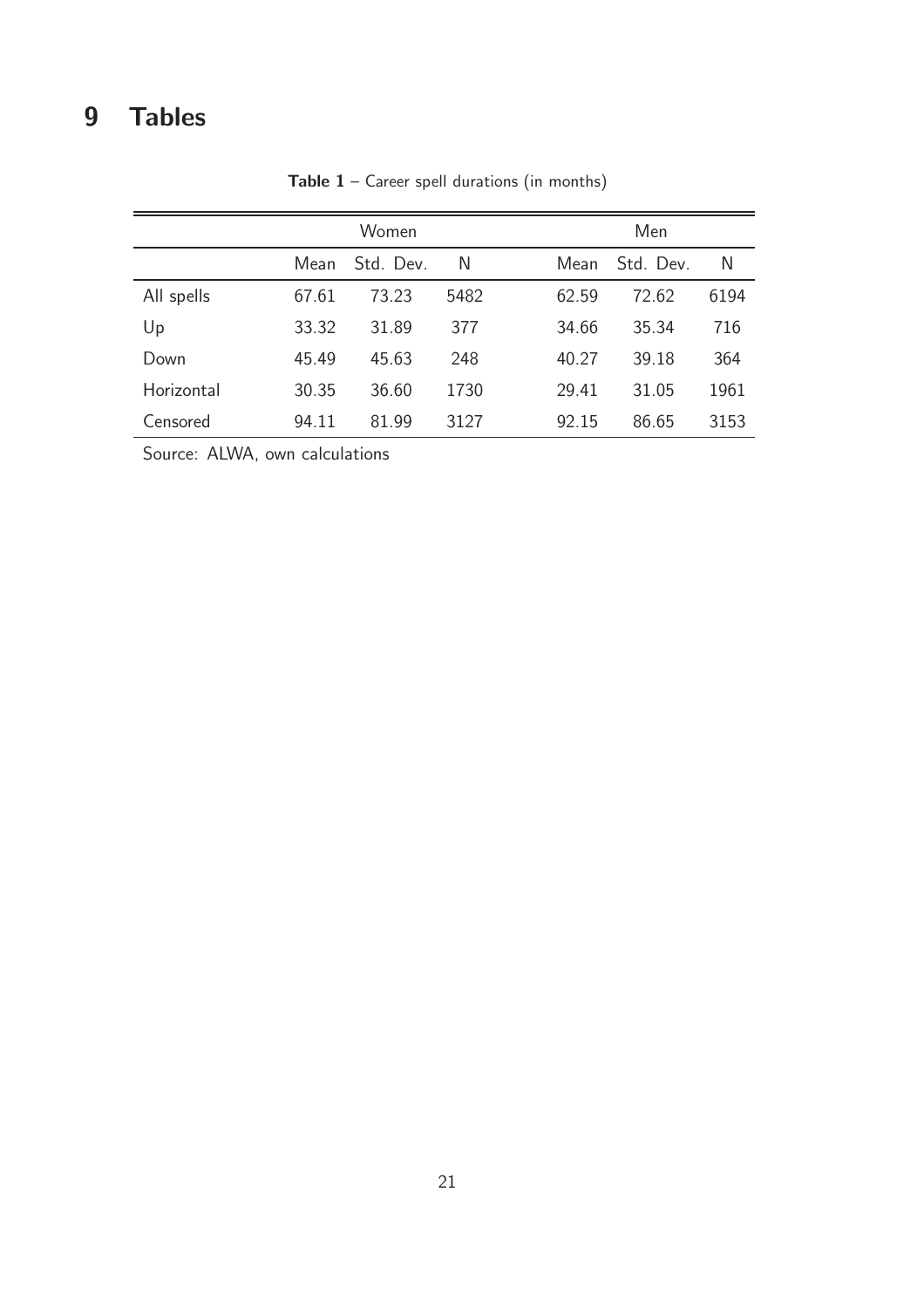| Variable                                 | Description                                                | Parenthood | Career   |
|------------------------------------------|------------------------------------------------------------|------------|----------|
|                                          |                                                            | Hazard     | Hazard   |
| Age categories (base category: under 26) |                                                            |            |          |
| AGE2-AGE6                                | $[26; 30], [31; 35], [36; 40], [41; 45]; [46+]$            | X          | X        |
|                                          | Education (base category: no formal degree)                |            |          |
| <b>EDUClow</b>                           | Abitur or apprenticeship                                   | X          | $\times$ |
| <b>EDUChigh</b>                          | University degree                                          | X          | X        |
| <b>EXPER</b>                             | Work experience in months                                  | X          | X        |
| <b>EAST</b>                              | Dummy East Germany                                         | X          | X        |
| RELIGION                                 | Dummy for being religious (self reported)                  | X          | X        |
| <b>MARRIED</b>                           | Dummy for being married                                    | $\times$   |          |
| <b>BIRTHRATE</b>                         | Birth rate per 1,000 inhabitants by year and federal state | X          |          |
| <b>POTCA</b>                             | Potential child allowance                                  | X          |          |
| PREGHAZ                                  | Pregnancy/parenthood hazard                                |            | X        |
| PARTNERhigh                              | Partner with university degree                             |            | X        |
| <b>PARTNERIow</b>                        | Partner without degree                                     |            | X        |
| CAR                                      | Duration dependence employment spell                       |            | X        |
| <b>MOBIL</b>                             | Mobility indicator                                         |            | X        |
| LDnosub                                  | Lagged duration dependence: Cumulated spells without su-   |            | X        |
|                                          | pervisory responsibilities                                 |            |          |
| LDsub                                    | Lagged duration dependence: Cumulated spells with super-   |            | X        |
|                                          | visory responsibilities                                    |            |          |
|                                          | Current number of subordinates (base category: none)       |            |          |
| LEVEL2-5                                 | $[1;3], [4;9], [10;24], [25+]$                             |            | X        |
| Sector Dummies (base category: retail)   |                                                            |            |          |
| MANUFACT                                 | Manufacturing                                              |            | X        |
| CONSTRUCTION                             | Construction                                               |            | X        |
| AGRICULTURE                              | Agricultural                                               |            | X        |
| <b>SERVICE</b>                           | Service                                                    |            | X        |
| SOCIAL                                   | Social                                                     |            | X        |
| PUBSEC                                   | Dummy for job in public service                            |            | X        |
| <b>COMP</b> maths                        | Competence measure maths (high values=low competence)      |            | X        |
| COMPverbal                               | Verbal competence measure (high values=low competence)     |            | $\times$ |
| <b>UNEMPL</b>                            | Regional unemployment rate                                 |            | X        |
| <b>UNEMPLdev</b>                         | Deviation unemployment rate from smooth trend              |            | $\times$ |
| <b>FIRMSIZE</b>                          | Firm size                                                  |            | X        |
| YEAR                                     | (Quadratic) time trend                                     |            | X        |
| INTER*                                   | Indicators for short interruptive intervals                |            | X        |
| PARTTIME                                 | Indicator for part time work                               |            | X        |

### Table 2 - List of regressors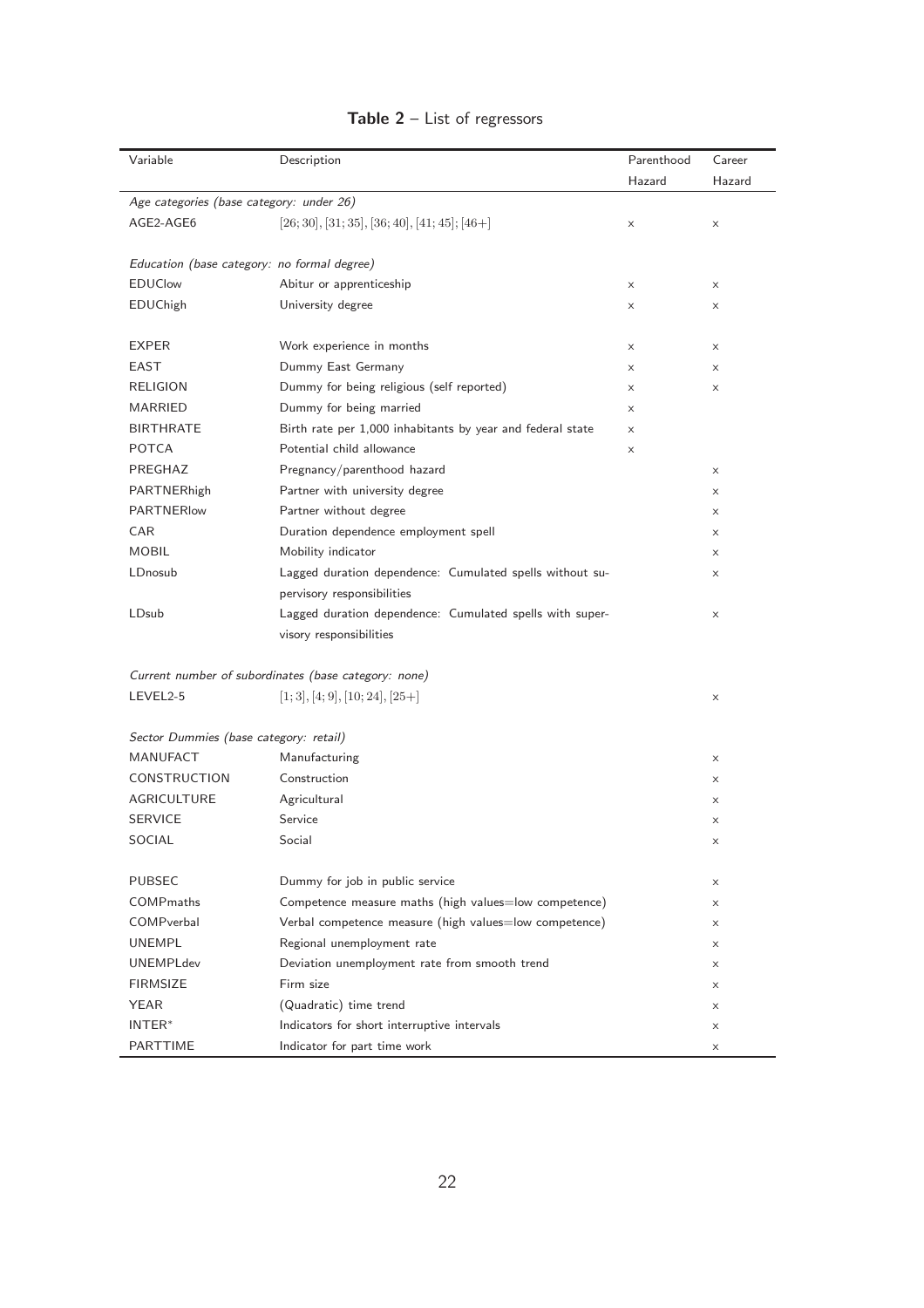|                    | Women          |             | Men                 |             |
|--------------------|----------------|-------------|---------------------|-------------|
| AGE <sub>2</sub>   | $.123*$        | (.0686)     | $.244***$           | (.0928)     |
| AGE3               | .0390          | (.106)      | $.209*$             | (.125)      |
| AGE4               | $-.518***$     | (.194)      | $-.331*$            | (.184)      |
| AGE5/6             | $-3.281***$    | (1.021)     | $-1.135***$         | (.3331)     |
| AGE6               |                |             | $-1.822**$          | (.768)      |
| ABI/APPR           | $-.0317$       | (.103)      | .184                | (.161)      |
| UNI                | $-.0893$       | (.129)      | $.491***$           | (.182)      |
| <b>EXPER</b>       | $.0101***$     | (.00185)    | $.00803***$         | (.00197)    |
| EXPER <sup>2</sup> | $-.0000623***$ | (.00000953) | $-.0000364^{***}\,$ | (.00000861) |
| <b>EAST</b>        | $.831***$      | (.139)      | $.482***$           | (.170)      |
| <b>RELIGIOUS</b>   | $.272***$      | (.0720)     | $.239***$           | (.0713)     |
| <b>BIRTHRATE</b>   | $.110***$      | (.0314)     | $.0670*$            | (.0371)     |
| <b>POTCA</b>       | .0317          | (.0199)     | $-.0154$            | (.0236)     |
| <b>MARRIED</b>     | $1.414***$     | (.0512)     | $1.823***$          | (.0617)     |
| Constant           | $-7.277***$    | (.374)      | $-7.508***$         | (.443)      |
| N                  | 273207         |             | 276443              |             |
|                    |                |             |                     |             |

Table 3 – Multivariate proportional hazard model: parenthood hazard

Standard errors in parentheses ;  $* p < 0.10$ ,  $* p < 0.05$ ,  $* * p < 0.01$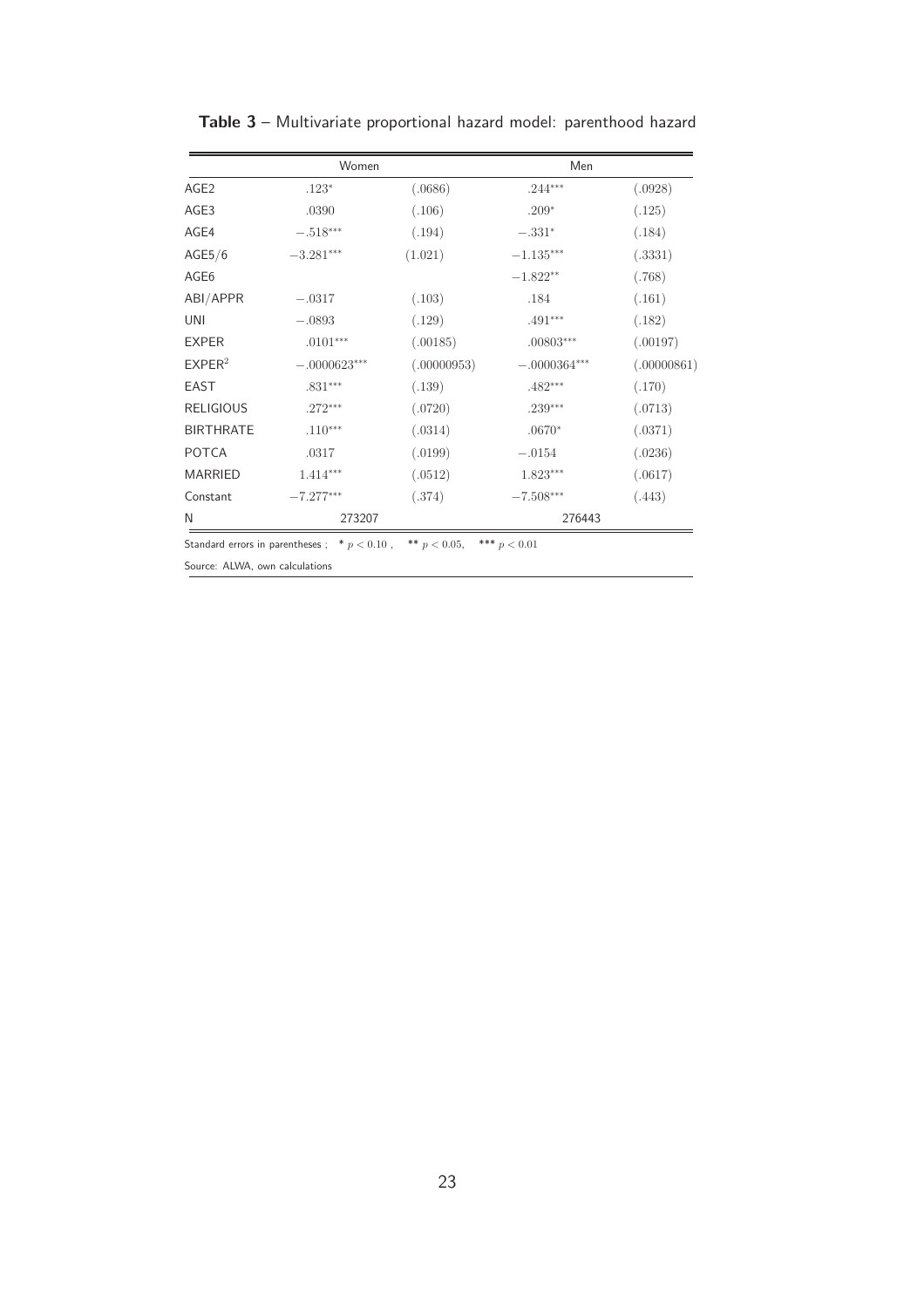|                    | Women       |            |             | Men         |               |              |  |
|--------------------|-------------|------------|-------------|-------------|---------------|--------------|--|
|                    | Up          | Down       | Horizontal  | Up          | Down          | Horizontal   |  |
| In(PREGHAZ)        | $-.0919$    | .0702      | $-.161***$  | $.179***$   | $-.0106$      | $-.0329$     |  |
|                    | (.106)      | (.129)     | (.0530)     | (.0614)     | (.0880)       | (.0471)      |  |
| PARTNERhigh        | $.317***$   | $-.00379$  | .0389       | $.307**$    | .0764         | $-.0238$     |  |
|                    | (.150)      | (.201)     | (.0817)     | (.147)      | (.199)        | (.115)       |  |
| PARTNERIow         | $-.459***$  | $-.256$    | $-.145***$  | $.279***$   | $-.120$       | $.123*$      |  |
|                    | (.145)      | (.174)     | (.0627)     | (.0997)     | (.139)        | (.0628)      |  |
| CAR <sub>2</sub>   | $-.106$     | $-.166$    | $-.298***$  | .0979       | .0197         | $-.263***$   |  |
|                    | (.170)      | (.204)     | (.0804)     | (.118)      | (.155)        | (.0796)      |  |
| CAR3               | .0965       | $-.137$    | $-.596***$  | .101        | $-.590***$    | $-.508***$   |  |
|                    | (.215)      | (.254)     | (.114)      | (.158)      | (.229)        | (.113)       |  |
| CAR4               | $-.339$     | $-.559$    | $-.703***$  | $-.497*$    | $-.702**$     | $-.948***$   |  |
|                    | (.350)      | (.372)     | (.156)      | (.264)      | (.336)        | (.168)       |  |
| <b>EXPER</b>       | $-.00407$   | $-.00539$  | $-.00257$   | $-.00333$   | .00682        | .00122       |  |
|                    | (.00422)    | (.00508)   | (.00188)    | (.00299)    | (.00418)      | (.00181)     |  |
| EXPER <sup>2</sup> | $-.0000207$ | .0000160   | .000000629  | .0000130    | $-.0000309**$ | $-.00000126$ |  |
|                    | (.0000182)  | (.0000179) | (.00000769) | (.0000124)  | (.0000152)    | (.00000737)  |  |
| <b>MOBIL</b>       | $.273***$   | $.325***$  | $.184***$   | $.328***$   | $.315***$     | .0346        |  |
|                    | (.0973)     | (.127)     | (.0472)     | (.0727)     | (.0939)       | (.0536)      |  |
| LDnosub            | $-.000261$  | .00266     | $-.000586$  | $-.00132$   | $-.000927$    | $-.00293**$  |  |
|                    | (.00336)    | (.00302)   | (.00136)    | (.00244)    | (.00268)      | (.00145)     |  |
| LDsub              | $.00700**$  | .000978    | .0000580    | $.00455***$ | $-.00312$     | $-.00166$    |  |
|                    | (.00285)    | (.00297)   | (.00133)    | (.00213)    | (.00289)      | (.00147)     |  |
| <b>PUBSEC</b>      | $-.512***$  | $-.0631$   | $-.383***$  | $-.245$     | $-.273$       | $-.342***$   |  |
|                    | (.185)      | (.222)     | (.0872)     | (.173)      | (.260)        | (.114)       |  |
| ABI/VOC            | $-.118$     | $.749*$    | $.520***$   | $1.190***$  | $.361\,$      | $.206*$      |  |
|                    | (.263)      | (.426)     | (.138)      | (.309)      | (.392)        | (.107)       |  |
| UNI                | $-.0773$    | .768       | $.790***$   | $1.557***$  | .441          | $.432***$    |  |
|                    | (.304)      | (.471)     | (.160)      | (.338)      | (.427)        | (.143)       |  |
| EAST               | $-.744**$   | $-.678$    | $-.0713$    | $-.199$     | $-.680**$     | $-.218*$     |  |
|                    | (.349)      | (.470)     | (.156)      | (.239)      | (.312)        | (.129)       |  |
| <b>MANUFACT</b>    | $-.255$     | .157       | $-.137$     | $-.00538$   | $-.0458$      | $-.209***$   |  |
|                    | (.196)      | (.243)     | (.0847)     | (.124)      | (.184)        | (.0706)      |  |
| CONSTRUCTION       | .222        | .293       | .0159       | $-.0507$    | .226          | $-.112$      |  |
|                    | (.320)      | (.392)     | (.147)      | (.146)      | (.199)        | (.0770)      |  |
| AGRICULTURE        | .347        | $.447$     | $-.192$     | .0676       | .0334         | $-.154$      |  |
|                    | (.307)      | (.332)     | (.161)      | (.189)      | (.282)        | (.111)       |  |
| <b>SERVICE</b>     | .133        | .217       | $-.0663$    | .139        | .0425         | $-.0181$     |  |
|                    | (.158)      | (.196)     | (.0704)     | (.133)      | (.191)        | (.0774)      |  |
| SOCIAL             | $-.0143$    | $-.128$    | $-.0877$    | $-.326$     | .147          | $-.0943$     |  |
|                    | (.201)      | (.247)     | (.0877)     | (.214)      | (.295)        | (.131)       |  |
| <b>RELIGION</b>    | $-.451***$  | $-.354**$  | $-.113*$    | $-.0477$    | $-.150$       | $-.0768$     |  |
|                    | (.127)      | (.164)     | (.0665)     | (.0923)     | (.130)        | (.0562)      |  |
| COMPmaths          | $-.145***$  | $-.0201$   | $-.00961$   | $-.100**$   | .0606         | $-.0270$     |  |
|                    | (.0496)     | (.0605)    | (.0230)     | (.0418)     | (.0573)       | (.0243)      |  |
| COMBverbal         | $-.342***$  | .0119      | $-.0236$    | $-.150***$  | $.117^{\ast}$ | $-.00556$    |  |

Table 4 – Multivariate proportional hazard model

*Continued on next page...*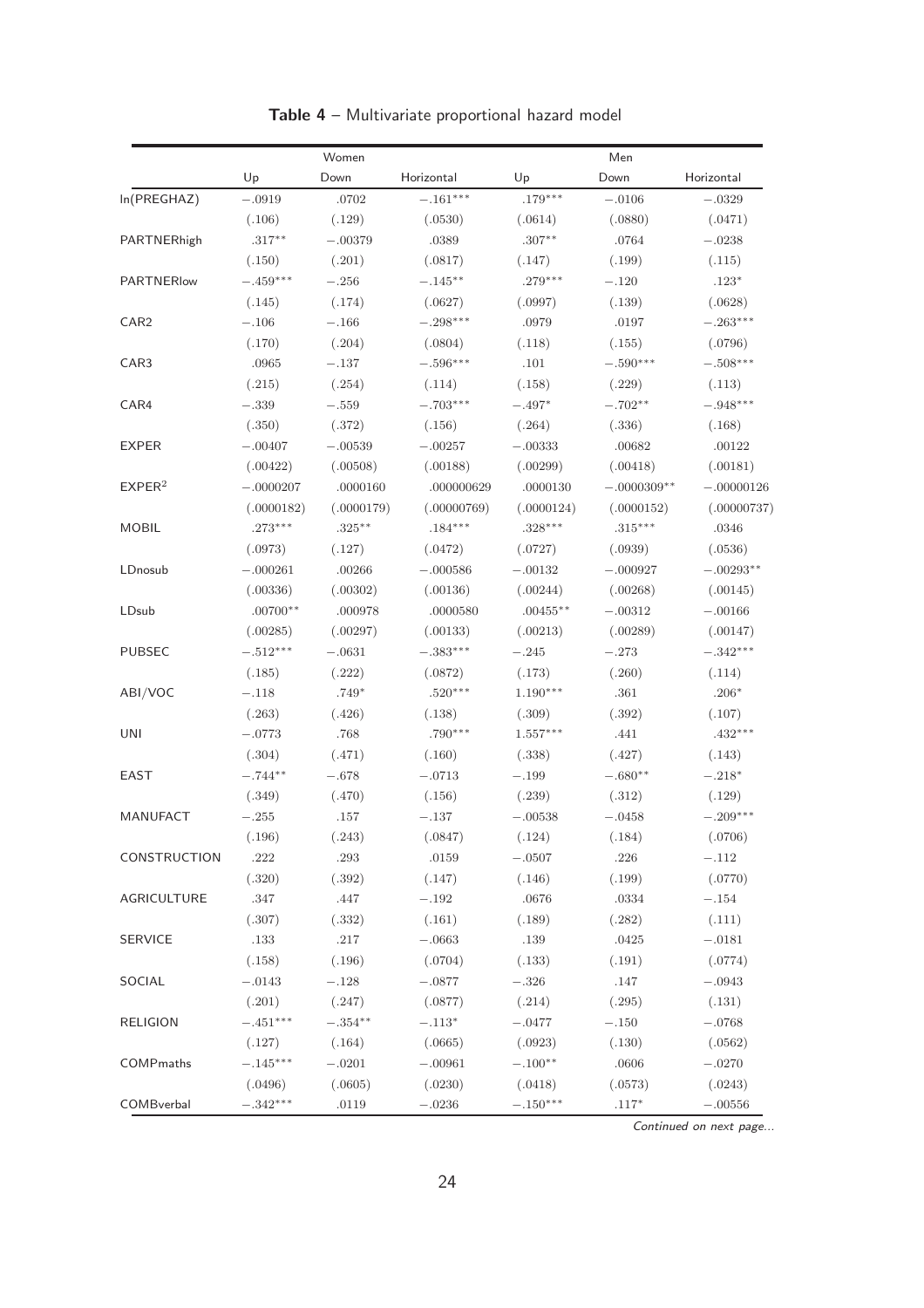|                       | (.0697)     | (.0828)     | (.0296)     | (.0462)     | (.0625)     | (.0266)     |
|-----------------------|-------------|-------------|-------------|-------------|-------------|-------------|
| <b>UNEMPL</b>         | .00207      | .0272       | $-.0164$    | $-.0203$    | .0283       | .0105       |
|                       | (.0257)     | (.0326)     | (.0123)     | (.0186)     | (.0247)     | (.0111)     |
| <b>UNEMPLdev</b>      | $-.0158$    | $-.148**$   | $-.0617***$ | $-.00266$   | $-.0412$    | $-.00525$   |
|                       | (.0468)     | (.0579)     | (.0218)     | (.0342)     | (.0483)     | (.0204)     |
| <b>FIRMSIZE</b>       | $-.0351$    | $-.0857**$  | $-.0999***$ | $-.0347$    | $-.0953***$ | $-.0859***$ |
|                       | (.0311)     | (.0433)     | (.0147)     | (.0231)     | (.0366)     | (.0138)     |
| <b>YEAR</b>           | $.106**$    | $-.00137$   | .0207       | .0285       | $-.0321$    | $-.0124$    |
|                       | (.0437)     | (.0537)     | (.0178)     | (.0312)     | (.0478)     | (.0169)     |
| YEAR <sup>2</sup>     | $-.00184**$ | .0000883    | $-.000349$  | $-.000758$  | .000963     | .000263     |
|                       | (.000911)   | (.00112)    | (.000384)   | (.000653)   | (.000960)   | (.000358)   |
| LEVEL2                | $-.570***$  |             | $-.383***$  | $-.592***$  |             | $-.189***$  |
|                       | (.144)      |             | (.0613)     | (.114)      |             | (.0596)     |
| LEVEL3                | $-.404**$   | .145        | $-1.102***$ | $-.608***$  | .113        | $-.878***$  |
|                       | (.171)      | (.175)      | (.113)      | (.117)      | (.162)      | (.0882)     |
| LEVEL4                | $-.654***$  | .122        | $-1.477***$ | $-1.050***$ | $.374**$    | $-1.256***$ |
|                       | (.237)      | (.200)      | (.180)      | (.165)      | (.172)      | (.131)      |
| LEVEL5                | $-1.114**$  | .191        | $-2.718***$ | $-1.371***$ | $.637***$   | $-1.722***$ |
|                       | (.457)      | (.271)      | (.579)      | (.258)      | (.200)      | (.246)      |
| AGE <sub>2</sub>      | .201        | $-.175$     | .0144       | $-.260**$   | $-.176$     | $-.114$     |
|                       | (.156)      | (.209)      | (.0772)     | (.121)      | (.171)      | (.0767)     |
| AGE <sub>3</sub>      | .0119       | $-.0733$    | $-.378***$  | $-.373**$   | $-.0841$    | $-.160$     |
|                       | (.250)      | (.310)      | (.134)      | (.176)      | (.238)      | (.114)      |
| AGE4                  | .190        | .400        | $-.0851$    | $-.725***$  | .00678      | $-.600***$  |
|                       | (.367)      | (.431)      | (.188)      | (.276)      | (.325)      | (.179)      |
| AGE5                  | .234        | $-.205$     | $-.697*$    | $-1.055***$ | $-.00846$   | $-.818***$  |
|                       | (.657)      | (.838)      | (.367)      | (.471)      | (.494)      | (.296)      |
| AGE6                  | $-12.11$    | .348        | $-1.721***$ | $-2.257***$ | $-.0857$    | $-1.074**$  |
|                       | (392.1)     | (1.120)     | (.657)      | (1.146)     | (.912)      | (.493)      |
| <b>INTERunempl</b>    | $2.354***$  | $3.180***$  | $2.715***$  | 2.306***    | $3.162***$  | $2.869***$  |
|                       | (.159)      | (.185)      | (.0657)     | (.125)      | (.149)      | (.0657)     |
| <b>INTERser.other</b> | $-.702$     | $1.490**$   | $1.286***$  |             |             |             |
|                       | (1.003)     | (.587)      | (.189)      |             |             |             |
| PARTTIME              | $-.151$     | $-.0876$    | .199        | .400        | $1.180***$  | $.725***$   |
|                       | (.301)      | (.461)      | (.124)      | (.311)      | (.358)      | (.174)      |
| <b>INTETservice</b>   |             |             |             | $.830***$   | $.815***$   | $2.205***$  |
|                       |             |             |             | (.158)      | (.321)      | (.0651)     |
| <b>INTERoth</b>       |             |             |             | .218        | $-.241$     | $1.817***$  |
|                       |             |             |             | (.450)      | (1.003)     | (.147)      |
| Constant              | $-6.229***$ | $-5.619***$ | $-5.359***$ | $-5.039***$ | $-6.499***$ | $-4.615***$ |
|                       | (.863)      | (1.111)     | (.407)      | (.646)      | (.932)      | (.403)      |
| N                     | 273207      |             |             | 276443      |             |             |

Standard errors in parentheses \*  $p < 0.10$ , \*\*  $p < 0.05$ , \*\*\*  $p < 0.01$ 

Source: ALWA, own calculations

*... table 4 continued*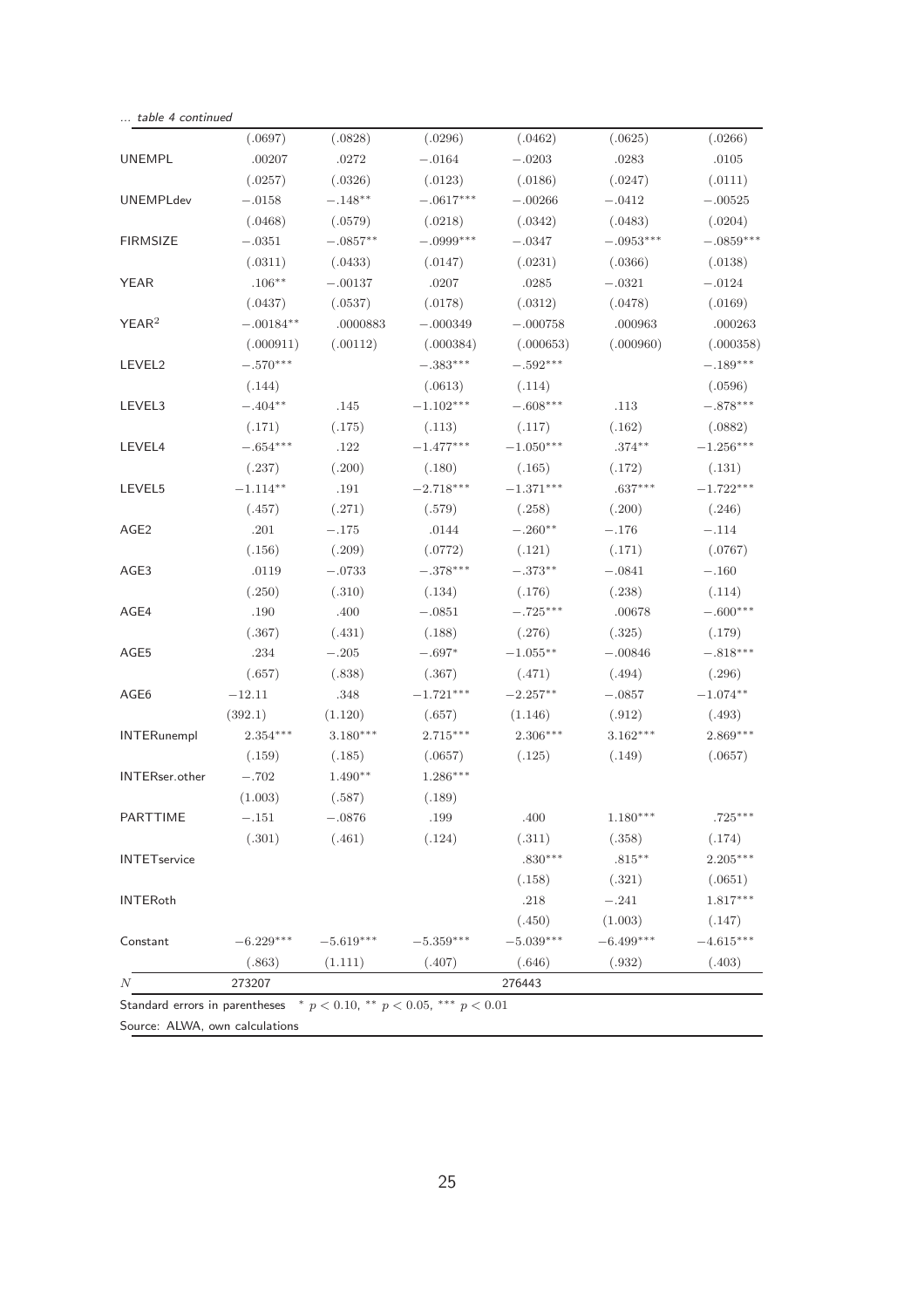|                    | Up             |                | Down           |                | Horizontal                |                |
|--------------------|----------------|----------------|----------------|----------------|---------------------------|----------------|
| PREGHAZ            | $-.0280333$    | (.0279115)     | $-.0306534$    | (.0700451)     | $-.2039898***$            | (.0514375)     |
| PARTNERhigh        | .0008415       | (.0005616)     | .0005675       | (.0011767)     | $-.0000802$               | (.0009209)     |
| PARTNERIow         | $-.0006848**$  | (.0003115)     | $-.0000375$    | (.0008542)     | $-.0001081$               | (.0006293)     |
| CAR <sub>2</sub>   | .0002763       | (.0002408)     | .000996        | (.0006661)     | $.0038256***$             | (.0005057)     |
| CAR3               | .0004348       | (.000319)      | .0012827       | (.0008383)     | $.006367***$              | (.0006536)     |
| CAR4               | $-.0002395$    | (.0003994)     | .0004538       | (.0011381)     | $.0102058***$             | (.0009272)     |
| <b>EXPER</b>       | $1.24e - 07$   | (.0000202)     | $-.0000164$    | (.0000708)     | $-.0002328***$            | (.0000375)     |
| EXPER <sup>2</sup> | $-2.51e-08$    | $(2.63e - 08)$ | $2.54e - 08$   | $(6.13e-08)$   | $2.88e - 07***$           | $(5.07e-08)$   |
| <b>MOBIL</b>       | .0001766       | (.000288)      | .0005485       | (.0008125)     | .0008366                  | (.0005519)     |
| LDnosub            | $.0000185***$  | $(6.91e-06)$   | $-.0001002***$ | (.0000224)     | $.0000254*$               | (.0000144)     |
| LDsub              | $-.0000817***$ | (.0000103)     | $-.0000607***$ | (.0000151)     | $4.28e - 06$              | (.0000121)     |
| PUBSEC             | $-.0009364$    | (.0011332)     | $-.0000876$    | (.0036183)     | $-.0028432$               | (.0021861)     |
| ABI/VOC            | .004899        | (.0035599)     | $.0135954*$    | (.008004)      | .0153755                  | (.0115449)     |
| <b>UNI</b>         | .0046393       | (.0042368)     | .0019266       | (.0112662)     | .0163484                  | (.0128393)     |
| <b>EAST</b>        | .0001646       | (.0021086)     | .003989        | (.0180648)     | .0026045                  | (.0053766)     |
| <b>MANUFACT</b>    | .00153         | (.0010278)     | $-.0053652$    | (.0037976)     | $-.006566**$              | (.0025905)     |
| CONSTRUCTION       | .0008653       | (.0018412)     | .0023527       | (.005811)      | $-.0020253$               | (.0036741)     |
| AGRICULTURE        | $.0039976*$    | (.0021998)     | .0001842       | (.0076309)     | $-.0058412$               | (.0046375)     |
| <b>SERVICE</b>     | .0011994       | (.0011494)     | $-.0012413$    | (.0035575)     | $-.0034947$               | (.0024127)     |
| SOCIAL             | .0006297       | (.0014716)     | $-.0063529$    | (.0051461)     | $-.005573*$               | (.0030569)     |
| <b>UNEMPL</b>      | $-.0000473$    | (.0002315)     | .0005962       | (.0008492)     | $-.0004233$               | (.0004905)     |
| <b>UNEMPLdev</b>   | $-.000082$     | (.0002482)     | $-.0010277$    | (.0008615)     | $-.0001725$               | (.0005148)     |
| <b>FIRMSIZE</b>    | $-.0003816*$   | (.0001957)     | $-.0015552**$  | (.0006255)     | $-.0016956***$            | (.0004452)     |
| <b>YEAR</b>        | .0002401       | (.0002644)     | $-.0000254$    | (.0009214)     | .0014175                  | (.0005109)     |
| YEAR <sup>2</sup>  | $-2.03e - 06$  | $(3.00e-06)$   | $2.46e - 06$   | $(9.12e - 06)$ | $-8.85e - 06$             | $(5.89e - 06)$ |
| LEVEL2             | $-.0070598***$ | (.0009382)     |                |                | $-.008666$ ***            | (.0016823)     |
| LEVEL3             | $-.0158091***$ | (.0012725)     | $.0169519***$  | (.0019517)     | $-.0107609***$            | (.0015458)     |
| LEVEL4             | $-.0216506***$ | (.0016265)     | $.0208939***$  | (.0020841)     | $-.0084517***$            | (.0016913)     |
| LEVEL5             | $-.0246685***$ | (.0022321)     | $.0231794***$  | (.0030145)     | $-.0033044$               | (.0020785)     |
| AGE <sub>2</sub>   | .0004841       | (.0003372)     | $-.0000577$    | (.0008414)     | .0006123                  | (.0006589)     |
| AGE3               | .0002004       | (.0005712)     | .0005588       | (.0014123)     | .000223                   | (.0010955)     |
| AGE4               | .0003397       | (.0008152)     | .0027507       | (.0022471)     | .002256                   | (.0016282)     |
| AGE5               | .0008609       | (.0012588)     | .0022148       | (.0030956)     | .0023135                  | (.0022515)     |
| AGE6               | .0005111       | (.0016679)     | .0034523       | (.0046516)     | $-.0021998$               | (.0031592)     |
| <b>INTERunempl</b> | $.0155397***$  | (.0025826)     | $.0666775***$  | (.0117196)     | $.1077493^{\ast\ast\ast}$ | (.0070592)     |
| INTERserv.oth      | $-.0015069$    | (.0010074)     | .0102134       | (.0069874)     | $.0180104^{***}\;$        | (.0048254)     |
| PARTTIME           | .001063        | (.0010354)     | .0004203       | (.0035468)     | .0002793                  | (.0026495)     |
| $\boldsymbol{N}$   | 273207         |                |                |                |                           |                |

Table 5 – Person-specific fixed effects estimation: female sample

Standard errors in parentheses \*  $p < 0.10$ , \*\*  $p < 0.05$ , \*\*\*  $p < 0.01$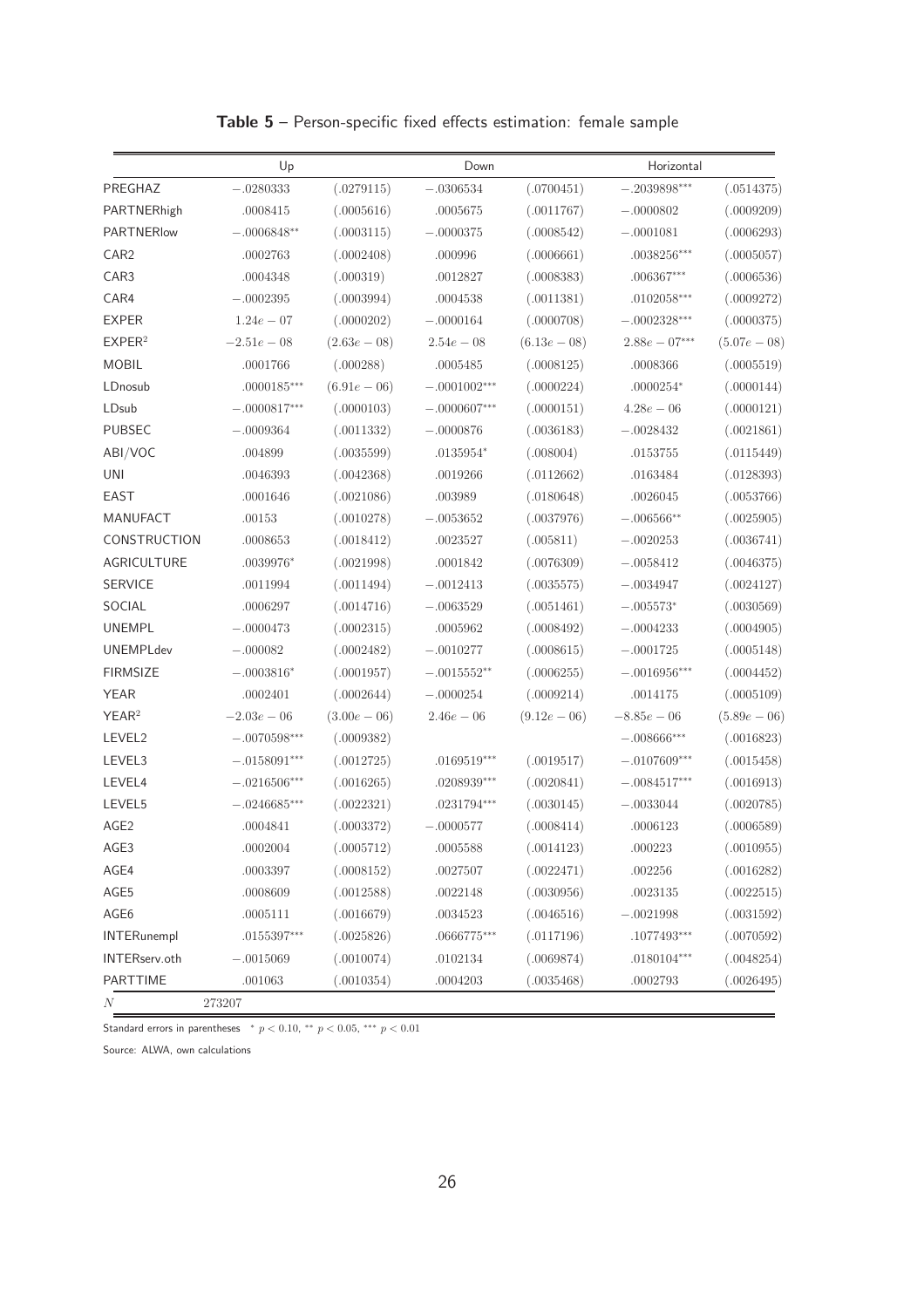|                     | Up             |                | Down           |                | Horizontal      |              |
|---------------------|----------------|----------------|----------------|----------------|-----------------|--------------|
| PREGHAZ             | $.0861926**$   | (.0376452)     | $-.0309038$    | (.0538252)     | $-.0076479$     | (.0481807)   |
| PARTNERhigh         | .0004136       | (.0008665)     | $-.00124$      | (.0013127)     | $-.0001926$     | (.0010883)   |
| <b>PARTNERIow</b>   | $-.0004376$    | (.0003938)     | $-.0003266$    | (.0006299)     | .0002497        | (.0005933)   |
| CAR <sub>2</sub>    | $.0006848*$    | (.0003513)     | $.001573***$   | (.0005977)     | $.0035793***$   | (.0004793)   |
| CAR3                | .000541        | (.0004168)     | .0003413       | (.0007066)     | $.0057835***$   | (.0005813)   |
| CAR4                | $-.0008306$    | (.0005141)     | $-.0006604$    | (.0010196)     | $.0092123***$   | (.0008519)   |
| <b>EXPER</b>        | $-.0000153$    | (.0000198)     | $-6.73e - 08$  | (.0000389)     | $-.0004992***$  | (.0000488)   |
| EXPER <sup>2</sup>  | $-3.21e-08$    | $(2.51e-0.8)$  | $-3.18e - 08$  | $(5.31e-0.8)$  | $3.43e - 07***$ | $(4.18e-08)$ |
| <b>MOBIL</b>        | $.0011213***$  | (.0004237)     | .0002697       | (.0004987)     | $-.0003089$     | (.0005684)   |
| LDnosub             | $.00005***$    | (.0000114)     | $-.0001329***$ | (.0000174)     | $-.0000105$     | (.0000144)   |
| LDsub               | $-.0001022***$ | $(9.92e - 06)$ | $-.0000917***$ | (.0000126)     | $.0000295**$    | (.0000115)   |
| <b>PUBSEC</b>       | .0000783       | (.00154)       | $-.0001879$    | (.0038755)     | $-.0052722**$   | (.0025751)   |
| ABI/VOC             | .0017896       | (.0038506)     | .0070413       | (.0048646)     | $-.0053021$     | (.0059815)   |
| <b>UNI</b>          | .0031714       | (.0050635)     | .0095765       | (.0072518)     | $-.0173794**$   | (.0078944)   |
| EAST                | $-.0060876**$  | (.0025719)     | $-.0060509**$  | (.0029412)     | .0035717        | (.0051529)   |
| <b>MANUFACT</b>     | $-.0003987$    | (.001116)      | .0011342       | (.0023957)     | $-.0049072**$   | (.0021494)   |
| CONSTRUCTION        | .0008129       | (.0012649)     | $.0066327**$   | (.0031729)     | $-.0011015$     | (.0024171)   |
| AGRICULTURE         | $-5.20e-06$    | (.0018633)     | $-.0012215$    | (.0044646)     | $-.0038454$     | (.0034324)   |
| <b>SERVICE</b>      | $-.001001$     | (.0012556)     | .0014102       | (.0027513)     | $-.0021572$     | (.0024001)   |
| SOCIAL              | $-.0029687*$   | (.0017814)     | .00282         | (.0042867)     | $-.0045543$     | (.003342)    |
| <b>UNEMPL</b>       | .0002708       | (.0002396)     | .0004994       | (.0004428)     | .0005555        | (.0003453)   |
| <b>UNEMPLdev</b>    | $-.0004027$    | (.0002568)     | $-.0006284$    | (.0004736)     | $-.0005822$     | (.0003716)   |
| <b>FIRMSIZE</b>     | $-.0005912***$ | (.0002262)     | $-.0005931$    | (.0004397)     | $-.0018947***$  | (.0003736)   |
| <b>YEAR</b>         | $.0004485*$    | (.0002677)     | $-.000339$     | (.0005126)     | $.004147***$    | (.0005991)   |
| YEAR <sup>2</sup>   | $1.02e - 06$   | $(3.62e-06)$   | .0000103       | $(6.50e - 06)$ | $2.02e - 06$    | $(5.11e-06)$ |
| LEVEL2              | $-.009755***$  | (.0010673)     |                |                | $-.0037401**$   | (.0016152)   |
| LEVEL3              | $-.0172546***$ | (.0011223)     | $.0159106***$  | (.0015521)     | $-.0043812***$  | (.0011742)   |
| LEVEL4              | $-.0233175***$ | (.0014359)     | $.0194518***$  | (.0017842)     | $-.0021511$     | (.0013623)   |
| LEVEL5              | $-.0263202***$ | (.0017914)     | $.0238704***$  | (.0020169)     | $-.0015049$     | (.0013826)   |
| AGE <sub>2</sub>    | $-.000183$     | (.0004676)     | .0006777       | (.0007508)     | $-.0008168$     | (.0006963)   |
| AGE3                | $-.0002799$    | (.000758)      | $.001754\,$    | (.0012011)     | $-.000662$      | (.0011442)   |
| AGE4                | $-.000608$     | (.0010298)     | $.0029101*$    | (.0016569)     | $-.0025314$     | (.0016339)   |
| AGE5                | $-.000958$     | (.001342)      | .0029077       | (.0023386)     | $-.0045773**$   | (.0022332)   |
| AGE6                | $-.0010931$    | (.0017616)     | .0032473       | (.0030662)     | $-.0078848**$   | (.0031417)   |
| <b>INTERunempl</b>  | $.0223537***$  | (.0027591)     | $.0669854***$  | (.0089325)     | $.0984838***$   | (.0061121)   |
| <b>INTERservice</b> | $.0031792***$  | (.000889)      | $.0036697*$    | (.0019109)     | $.0545995***$   | (.0022176)   |
| <b>INTERoth</b>     | .0000627       | (.0015519)     | .0002815       | (.0021529)     | $.0302719***$   | (.0050242)   |
| PARTTIME            | .0016187       | (.0027144)     | $-.00563$      | (.005721)      | $.0143681***$   | (.0049361)   |
| N                   | $273207\,$     |                |                |                |                 |              |

#### Table 6 – Person-specific fixed effects estimation: male sample

Standard errors in parentheses \*  $p < 0.10$ , \*\*  $p < 0.05$ , \*\*\*  $p < 0.01$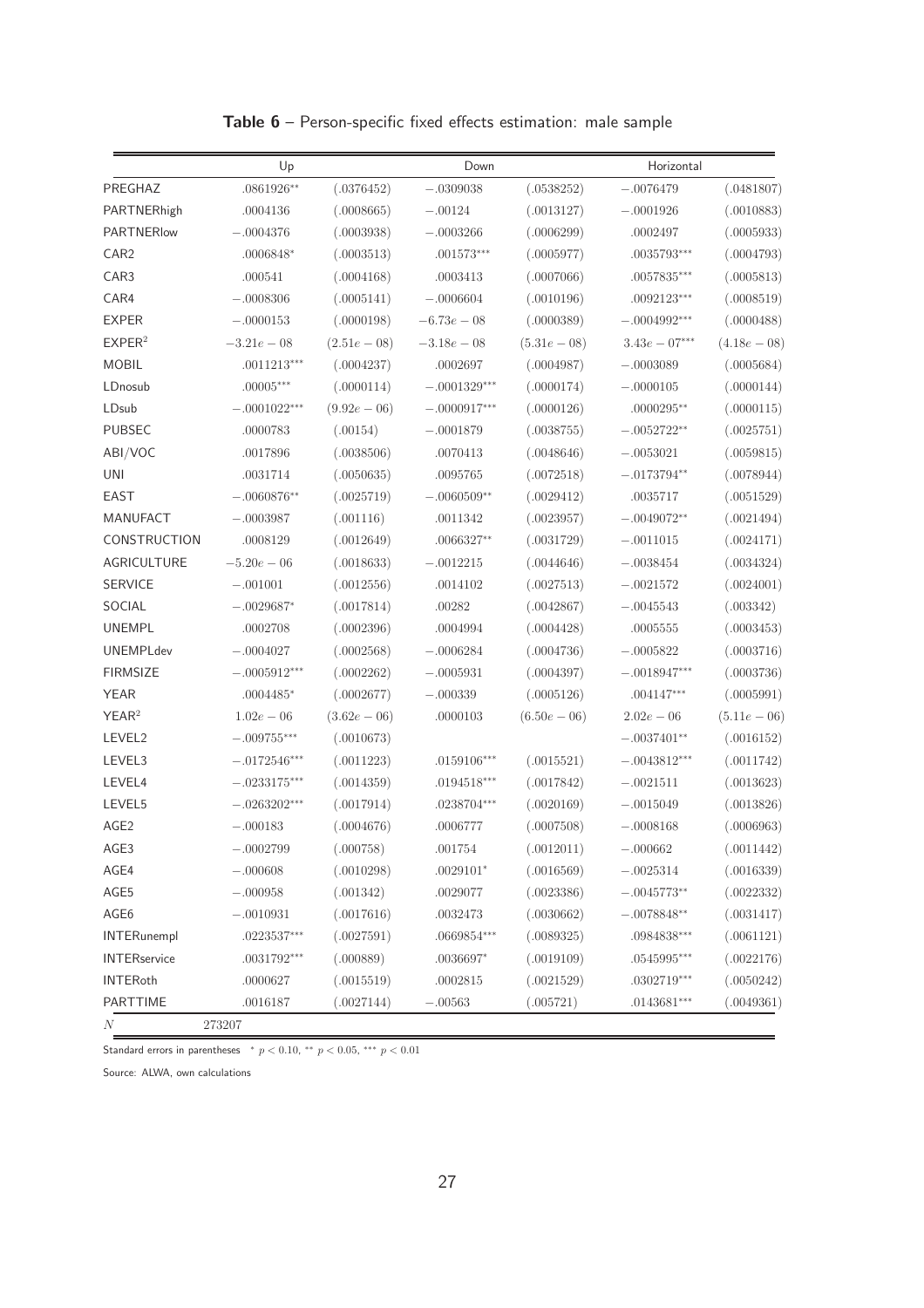|                    | Up              |                | Down                      |              | Horizontal       |               |  |
|--------------------|-----------------|----------------|---------------------------|--------------|------------------|---------------|--|
| PREGHAZ            | $-.0540707**$   | (.0224183)     | .0449155                  | (.0744042)   | $-.1900483***$   | (.0478201)    |  |
| PARTNERhigh        | .0007601        | (.0005875)     | .0009931                  | (.0014505)   | $.0021117**$     | (.0010181)    |  |
| PARTNERIow         | $-.0004582*$    | (.0002726)     | .000195                   | (.0008063)   | .0010007         | (.0006316)    |  |
| CAR <sub>2</sub>   | $-.0001755$     | (.0002411)     | $2.92e - 06$              | (.000679)    | $-.001301**$     | (.0005326)    |  |
| CAR <sub>3</sub>   | $-.0008643***$  | (.000335)      | $-.0016241$               | (.0009909)   | $-.0061387***$   | (.0007591)    |  |
| CAR4               | $-.0025501***$  | (.0004574)     | $-.0049779***$            | (.0014869)   | $-.0120894***$   | (.001135)     |  |
| <b>EXPER</b>       | $.0001217***$   | (.0000219)     | $.0002486^{\ast\ast\ast}$ | (.0000625)   | $.0004453***$    | (.00005)      |  |
| EXPER <sup>2</sup> | $-1.81e-07***$  | $(2.25e-0.8)$  | $3.56e - 07***$           | $(6.71e-08)$ | $-7.16e - 07***$ | $(5.38e-0.8)$ |  |
| <b>MOBIL</b>       | .000036         | (.0002823)     | .0004735                  | (.0009576)   | $.002501***$     | (.0005529)    |  |
| <b>EAST</b>        | .0040091        | (.0041378)     | $-.0399682$               | (.0682243)   | .0043514         | (.0099558)    |  |
| <b>UNEMPL</b>      | .0001734        | (.0002201)     | $.0013374**$              | (.0006105)   | $-.0004695$      | (.0005094)    |  |
| <b>UNEMPLdev</b>   | $-.0002958$     | (.0002337)     | .0010335                  | (.0006412)   | $-.0002207$      | (.0005333)    |  |
| <b>YEAR</b>        | $-.0009687***$  | (.0002753)     | $-.0007947$               | (.0007882)   | $-.0013786**$    | (.0006172)    |  |
| YEAR <sup>2</sup>  | $8.96e - 06***$ | $(2.80e - 06)$ | $5.75e - 06$              | $(7.03e-06)$ | $9.17e - 07$     | $(6.11e-06)$  |  |
| AGE <sub>2</sub>   | .0004608        | (.0003382)     | $-.0011735$               | (.0008163)   | $-.0015297**$    | (.0006149)    |  |
| AGE3               | $-.0002356$     | (.0005528)     | $-.0010796$               | (.0014353)   | $-.0055214***$   | (.0009645)    |  |
| AGE4               | $-.0011728$     | (.0008127)     | .0004319                  | (.0022352)   | $-.0069981***$   | (.0014449)    |  |
| AGE5               | $-.000446$      | (.0011933)     | .0015046                  | (.0028624)   | $-.0053833**$    | (.002099)     |  |
| AGE6               | .0001061        | (.0015041)     | .0058994                  | (.0047028)   | $-.00168$        | (.0027767)    |  |
| <b>INTERunempl</b> | $.0195162***$   | (.0028929)     | $.0801229***$             | (.0134066)   | $.118624***$     | (.0076946)    |  |
| INTERserv.oth      | .0015035        | (.001124)      | $.0128446*$               | (.0070863)   | $.027272***$     | (.0053196)    |  |
| <b>PARTTIME</b>    | $.0114122***$   | (.0040631)     | $.0649453***$             | (.0147665)   | $.0271924*$      | (.0153646)    |  |
| N                  | 273207          |                |                           |              |                  |               |  |

Table 7 – Spell fixed effects estimation: female sample

Standard errors in parentheses \*  $p < 0.10$ , \*\*  $p < 0.05$ , \*\*\*  $p < 0.01$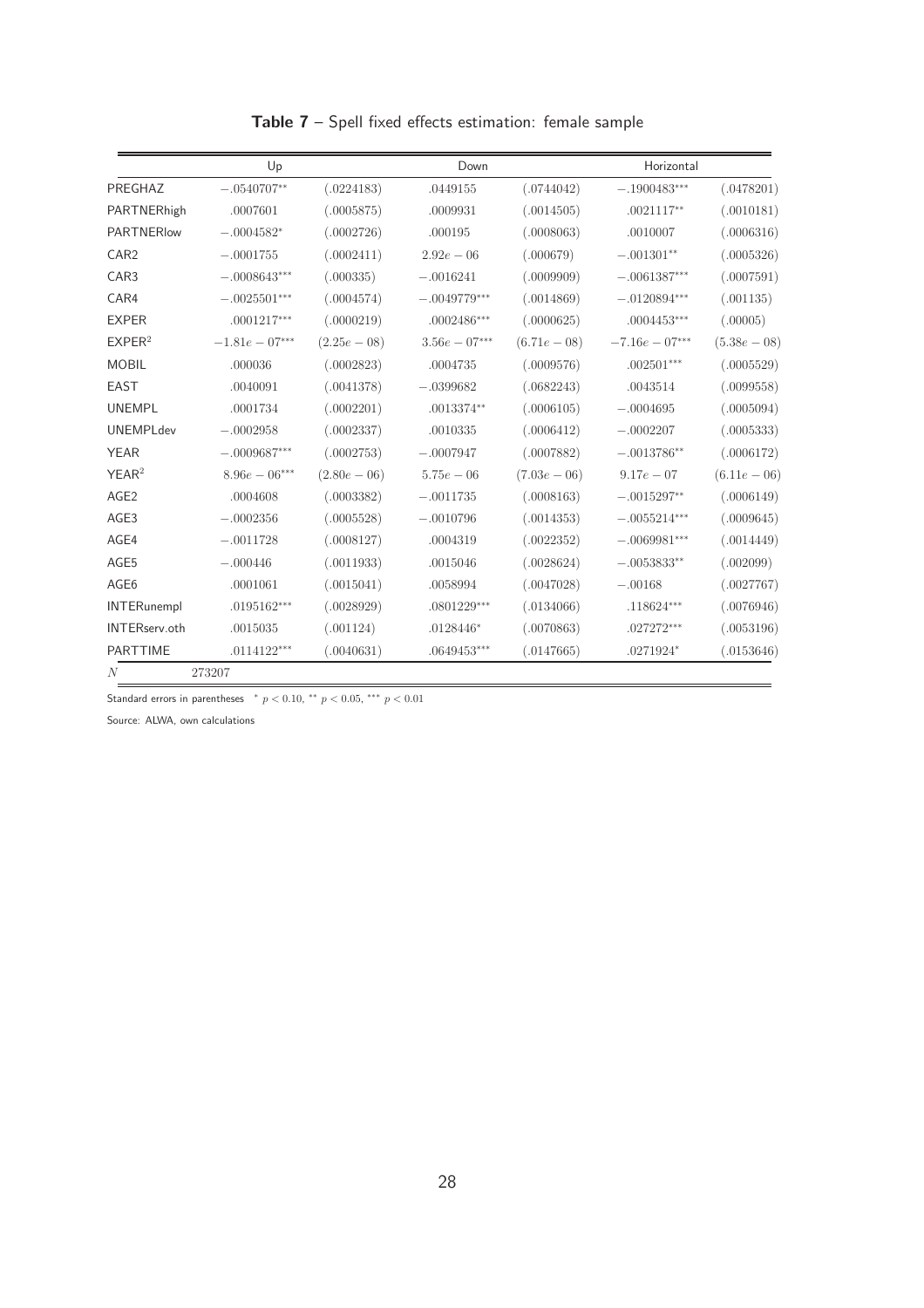|                     | Up             |              | Down             |                | Horizontal     |                |
|---------------------|----------------|--------------|------------------|----------------|----------------|----------------|
| PREGHAZ             | $.1166563***$  | (.0386469)   | .039482          | (.0570163)     | .0394359       | (.0463135)     |
| PARTNERhigh         | .0009483       | (.0008793)   | .0002504         | (.0013811)     | $-.000181$     | (.0010413)     |
| PARTNERIow          | $-.0003685$    | (.0004104)   | $-.0001006$      | (.0006492)     | .0001854       | (.0005884)     |
| CAR <sub>2</sub>    | .0004355       | (.0003826)   | .0009813         | (.0006416)     | $-.0008447*$   | (.0004997)     |
| CAR <sub>3</sub>    | $-.0009161*$   | (.0004804)   | $-.001777**$     | (.0008157)     | $-.0043038***$ | (.0006891)     |
| CAR4                | $-.0042525***$ | (.0006507)   | $-.0042969***$   | (.0012072)     | $-.0096201***$ | (.0010747)     |
| <b>EXPER</b>        | $.0001884***$  | (.0000309)   | $.0002507***$    | (.0000544)     | $-.0002607***$ | (.0000599)     |
| EXPER <sup>2</sup>  | $-2.51e-07***$ | $(2.71e-08)$ | $-2.98e - 07***$ | $(5.56e - 08)$ | $-4.65e-07***$ | $(4.50e-08)$   |
| <b>MOBIL</b>        | $.0015496***$  | (.0004359)   | $-.0005034$      | (.0005545)     | .0000107       | (.0005959)     |
| <b>EAST</b>         | $-.0050807$    | (.0039189)   | $-.007611***$    | (.002861)      | $-.0090281$    | (.0081951)     |
| <b>UNEMPL</b>       | .0003303       | (.0003708)   | .0010661         | (.0006841)     | .0007442       | (.0005561)     |
| <b>UNEMPLdev</b>    | $-.0005068$    | (.0003782)   | $-.0011281$      | (.0006882)     | $-.000942*$    | (.0005601)     |
| <b>YEAR</b>         | $-.0008516**$  | (.0004277)   | $-.0023646***$   | (.0007388)     | $.0053911***$  | (.0007746)     |
| YEAR <sup>2</sup>   | $1.45e - 06$   | $(4.62e-06)$ | $.0000195**$     | $(8.04e - 06)$ | $6.01e-06$     | $(6.54e - 06)$ |
| AGE <sub>2</sub>    | $-.0008481*$   | (.0004556)   | .0002278         | (.0008546)     | .0005414       | (.0007078)     |
| AGE3                | $-.0012173*$   | (.0007346)   | $-.00049$        | (.0013156)     | .000563        | (.0011178)     |
| AGE4                | $-.0018206*$   | (.0009952)   | $-.0010178$      | (.0017907)     | $-.0004227$    | (.0015194)     |
| AGE5                | $-.0018103$    | (.0012952)   | $-.00092$        | (.0024949)     | .0003543       | (.0019917)     |
| AGE <sub>6</sub>    | $-.0013805$    | (.0015954)   | $-.0004373$      | (.0032617)     | .0021818       | (.0025348)     |
| <b>INTERunempl</b>  | $.0246627***$  | (.0029487)   | $.0749512***$    | (.0096498)     | $.1095025***$  | (.0067148)     |
| <b>INTERservice</b> | $.0062004***$  | (.0010454)   | $.0066948***$    | (.0019418)     | $.0652505***$  | (.0033119)     |
| <b>INTERoth</b>     | $.0030104*$    | (.0017402)   | .0023176         | (.0024276)     | $.0361165***$  | (.0057739)     |
| <b>PARTTIME</b>     | .0088799       | (.0063073)   | $.0265244**$     | (.0119177)     | $.0409623***$  | (.0143636)     |
| N                   | 276443         |              |                  |                |                |                |

Table  $8$  – Spell fixed effects estimation: male sample

Standard errors in parentheses \*  $p < 0.10$ , \*\*  $p < 0.05$ , \*\*\*  $p < 0.01$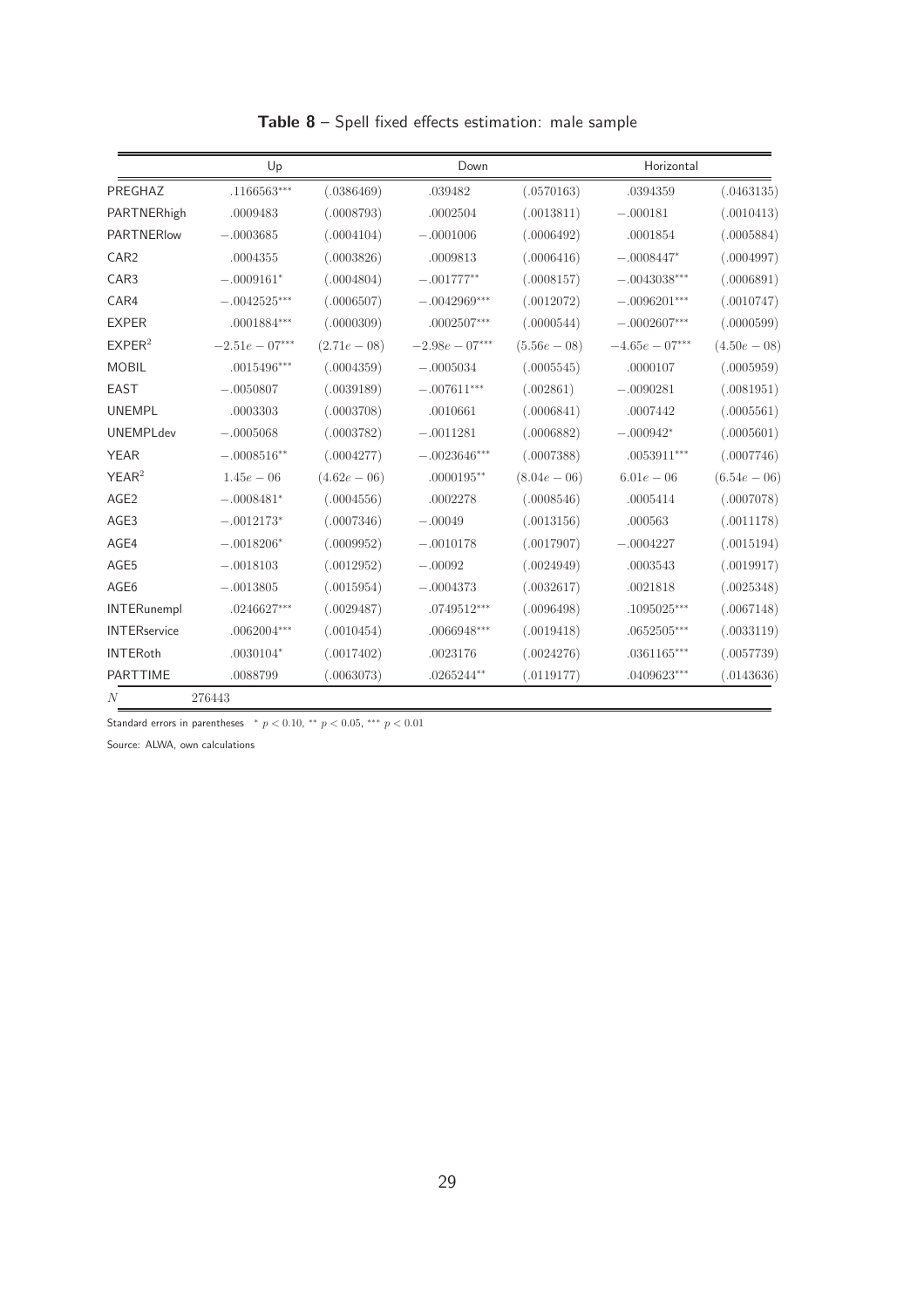# 10 Appendix

| <b>Variable</b>     | Mean   | Std. Dev. | Min.             | Max.         | N      |
|---------------------|--------|-----------|------------------|--------------|--------|
| AGE <sub>2</sub>    | 0.278  | 0.448     | 0                | $\mathbf 1$  | 273207 |
| AGE3                | 0.141  | 0.348     | 0                | $\mathbf 1$  | 273207 |
| AGE4                | 0.074  | 0.262     | 0                | 1            | 273207 |
| AGE5                | 0.038  | 0.192     | 0                | $\mathbf 1$  | 273207 |
| AGE6                | 0.014  | 0.117     | 0                | 1            | 273207 |
| Age                 | 27.527 | 6.473     | 15               | 51           | 273207 |
| <b>EDUClow</b>      | 0.804  | 0.397     | 0                | $\mathbf 1$  | 273207 |
| EDUChigh            | 0.142  | 0.35      | 0                | $\mathbf 1$  | 273207 |
| <b>EXPER</b>        | 80.341 | 70.911    | 1                | 399          | 273207 |
| EAST                | 0.034  | 0.182     | 0                | 1            | 273207 |
| <b>RELIGION</b>     | 0.820  | 0.384     | 0                | $\mathbf 1$  | 273207 |
| <b>BIRTHRATE</b>    | 9.967  | 1.104     | 4.8              | 12.2         | 273207 |
| <b>POTCA</b>        | 3.02   | 1.641     | 1.309            | 6.459        | 273207 |
| <b>MARRIED</b>      | 0.287  | 0.453     | 0                | $\mathbf{1}$ | 273207 |
| PARTNER_high        | 0.16   | 0.367     | 0                | 1            | 273207 |
| PARTNER_low         | 0.353  | 0.478     | 0                | 1            | 273207 |
| <b>MOBIL</b>        | 0.148  | 0.399     | 0                | 6            | 273207 |
| LDnosub             | 9.15   | 26.364    | 0                | 357          | 273207 |
| LDsub               | 8.283  | 27.615    | 0                | 377          | 273207 |
| <b>PUBSEC</b>       | 0.292  | 0.455     | 0                | 1            | 273207 |
| <b>MANUFACT</b>     | 0.175  | 0.38      | 0                | 1            | 273207 |
| CONSTRUCTION        | 0.023  | 0.15      | 0                | 1            | 273207 |
| <b>AGRICULTURE</b>  | 0.027  | 0.161     | 0                | $\mathbf 1$  | 273207 |
| <b>SERVICE</b>      | 0.285  | 0.452     | 0                | 1            | 273207 |
| SOCIAL              | 0.323  | 0.468     | 0                | 1            | 273207 |
| <b>COMPmaths</b>    | 2.713  | 1.067     | 1                | 5            | 273207 |
| COMPverbal          | 2.033  | 0.836     | 1                | 5            | 273207 |
| <b>UNEMPL</b>       | 8.734  | 3.14      | 2.1              | 22.1         | 273207 |
| <b>UNEMPLdev</b>    | 0.269  | 1.355     | $-4$             | 5.03         | 273207 |
| <b>FIRMSIZE</b>     | 4.428  | 1.805     | 1                | 7            | 273207 |
| <b>INTERunempl</b>  | 0.011  | 0.104     | 0                | 1            | 273207 |
| <b>INTERser.oth</b> | 0.004  | 0.066     | 0                | 1            | 273207 |
| PARTTIME            | 0.037  | 0.19      | $\boldsymbol{0}$ | $\mathbf{1}$ | 273207 |
| LEVEL2              | 0.237  | 0.425     | 0                | 1            | 273207 |
| LEVEL3              | 0.131  | 0.337     | 0                | 1            | 273207 |
| LEVEL4              | 0.081  | 0.272     | 0                | 1            | 273207 |
| LEVEL5              | 0.029  | 0.168     | 0                | 1            | 273207 |
| Start parenthood    | 0.007  | 0.081     | 0                | 1            | 273207 |
| Up                  | 0.001  | 0.037     | 0                | 1            | 273207 |
| Down                | 0.001  | 0.03      | 0                | 1            | 273207 |
| Horizontal          | 0.006  | 0.079     | 0                | 1            | 273207 |

Table 9 – Summary statistics: female sample

Person-month observations, Source: ALWA, own calculations